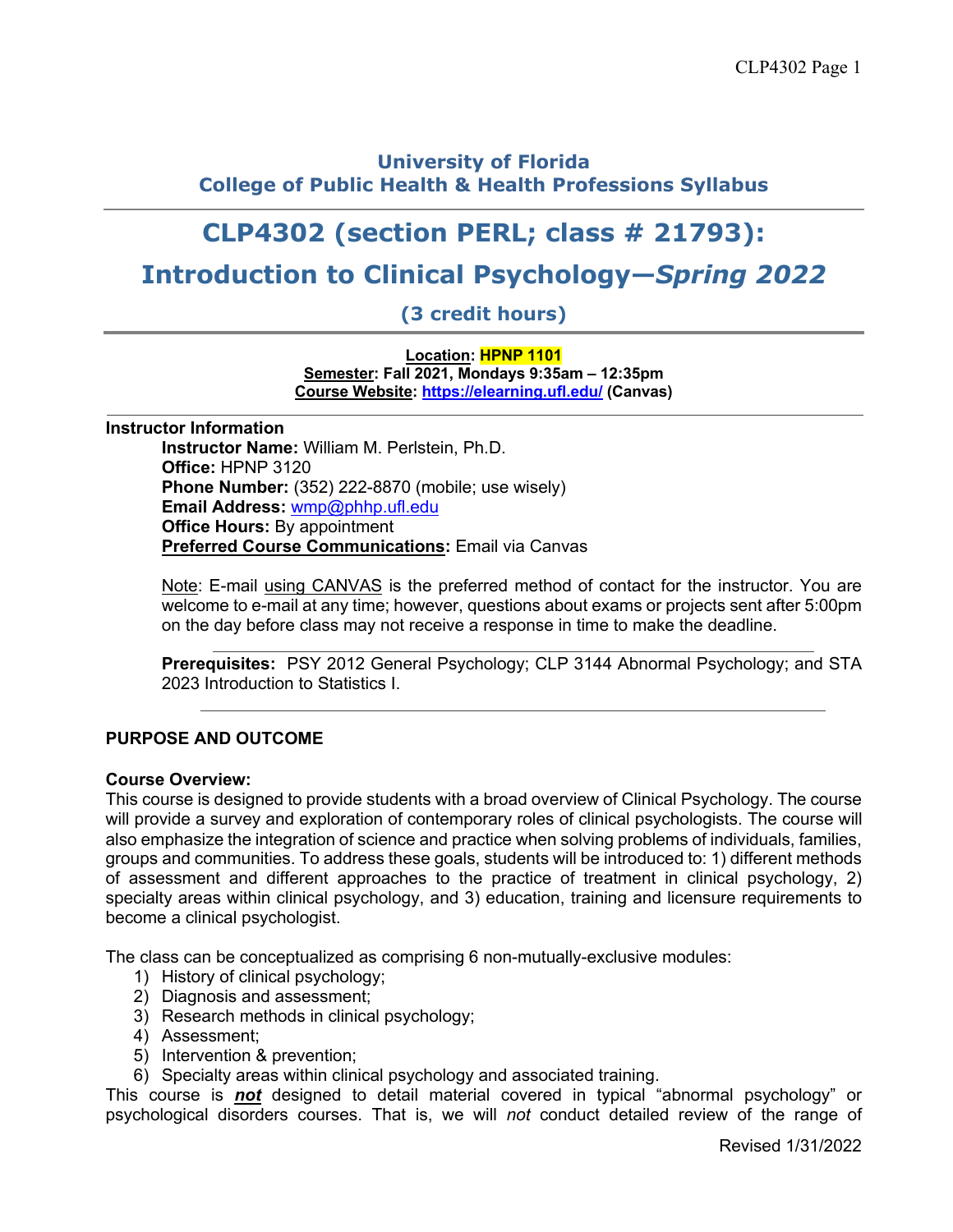psychological disorders (including diagnostic criteria), as these should have been addressed in your pre-requisite abnormal (or psychological disorders) course. When relevant disorders are discussed in the context of treatment and/or assessment, we will review diagnostic criteria to the extent necessary.

# **Relation to program outcomes:**

This course serves as an upper-level course within clinical and health psychology at the University of Florida. The early-stage developmental focus will support learning objectives that are applicable to a range of clinical and health profession degrees including public health, psychology, pre-medicine, health sciences, and early development undergraduate training programs.

**Course Objectives**: After successfully completing CLP 4302, students will be able to (including but not limited to):

- 1. Identify and distinguish between major mental-health professions;
- 2. Demonstrate an understanding of how clinical psychologists approach mental-health diagnosis, assessment, prevention, and treatment;
- 3. Explain the importance of the scientist-practitioner model of clinical psychology;
- 4. Understand and explain similarities and differences in various specialty areas in clinical psychology;
- 5. Explain training and educational processes involved in licensure for clinical psychologists in the US;
- 6. Understand and explain assessment, treatment (i.e., intervention), and prevention methods in clinical psychology;
- 7. Understand and explain research methods in clinical psychology;
- 8. Describe the academic and professional preparation that Clinical Psychologists must complete before beginning clinical practice, including pre- and post-doctoral training and board certification;
- 9. Outline the strengths and limitations of published research so that the validity of findings regarding treatments can inform decisions clinical decisions;
- 10. Describe the various areas of practice for Clinical Psychologists to include academic, clinical, and research contexts;
- 11. Distinguish the various assessment strategies and tools used in clinical practice, including assessing for psychopathology, neuropsychology, behavior, pediatrics, and personality;
- 12. Describe empirically-based principles of therapeutic change, including relevant client and therapist variables;
- 13. Understand and describe ethical issues in scientific-research and ethical codes for psychologist providing psychological services, as outlined by the American Psychological Association (APA);
- 14. Discuss evidence-based treatments so that their connection to valid research and their likelihood of effectiveness are addressed.

## **Instructional Methods:**

Lecture, class discussion, and small-group and individual work will comprise the majority of class sessions. The role of the instructor will be to: present an overview of relevant topics, provide additional reading material and learning resources with up-to-date research findings, facilitate discussion of selected topics, and provide timely feedback. Expectations for students are to attend class fully prepared, participate in class discussions, and read assigned materials prior to class in preparation for lecture. Following most class sessions, students will be expected to complete a **3-2-1 exercise** in which they describe: a) "*3 new things I have learned from the lecture*," b) "*2 things in the lecture I found particularly interesting*;" and c) "*1 thing from the lecture that I still have a question about.*" These exercises will be completed through the Canvas *Discussion Board*, as will be described during the first class meeting. These 3-2-1 assignments will be graded for *completion*. Please have them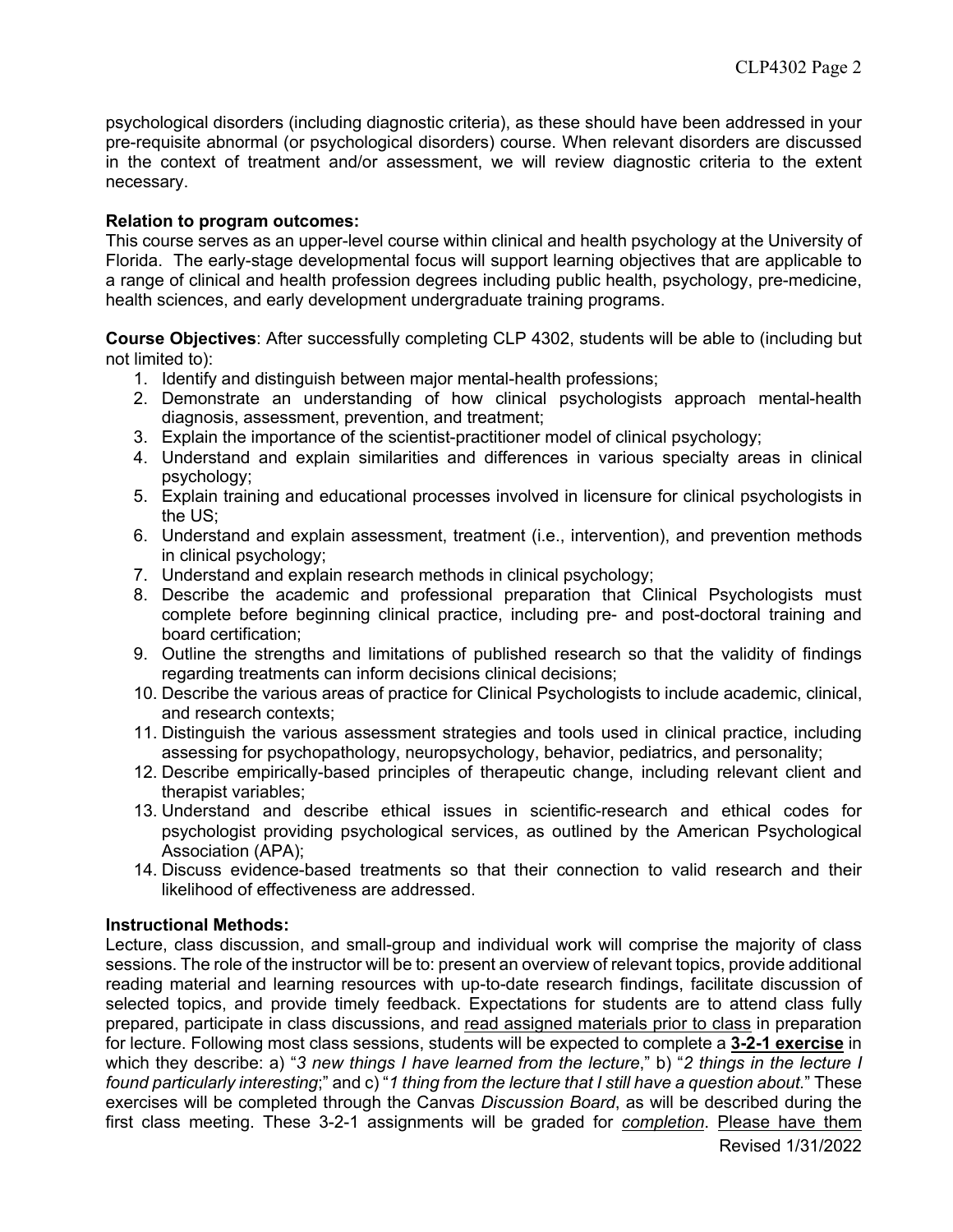completed within 24-hours of the classes for which they are assigned. I will do my best to provide feedback in a timely manner.

## **Required Equipment**

See UF Student Computer Requirements. Your program may have additional requirements. For this course you will need a computer that can run the Google Chrome browser with high-speed internet access, a webcam, and microphone.

For technical support for this class, please contact the UF Help Desk at: Learning-support@ufl.edu, (352) 392-HELP (option 2), or https://lss.at.ufl.edu/help.shtml 3

# **The Respondus LockDown Browser Proctoring Service**

For the graded exams, this course will use The Respondus LockDown Browser. Your exam will say "requires use of the LockDown browser" in the title of the exam and you will not be able to begin the exam in a traditional browser. If you have not already installed the browser, you will be given a link to download the browser, or you may install the browser at any time. (All UF Computer Labs have LockDown browser installed.) Once you have installed the browser, you may use it for all future exams requiring the use of the LockDown browser. Once you have installed the browser on your computer, open the LockDown browser. It will open directly to the Canvas log-in page. Click login in the upper right corner and login using your gatorlink username and password. You will then be in Canvas. Go to the course where the test is being given and begin the quiz. You want to make sure you have a strong, reliable internet connection when using LockDown browser. It is not recommended to take the quiz from a cafe or other open wireless connection. When taking a quiz in the LockDown browser, your computer will be disabled for all purposes except for taking the quiz. You cannot visit another website, open another application, or copy/print any screen.

The only way to get out of the LockDown browser is to submit your exam.

## *Exam Rules*

Check your syllabus for other rules related to quizzes and exams. Examples:

- Exams and quizzes will be administered as described in the course schedule.
- Exams and quizzes will be closed book & closed notes, unless otherwise noted during class by the instructor.
- Some faculty allow students to have blank sheets of paper as scrap paper or a calculator, but you will be required to use your camera to show both sides of paper or calculator when this is allowed. If it is not specifically stated in the syllabus, don't bring extra materials.
- Exams may be taken at a student's home. Students must plan to take their exam in an environment where other people are not in the room during the exam.
	- o You are required to pan your camera around the room and your desk and clear it of anything not allowed in the exam.

# **DESCRIPTION OF COURSE CONTENT**

**Topical Outline/Course Schedule**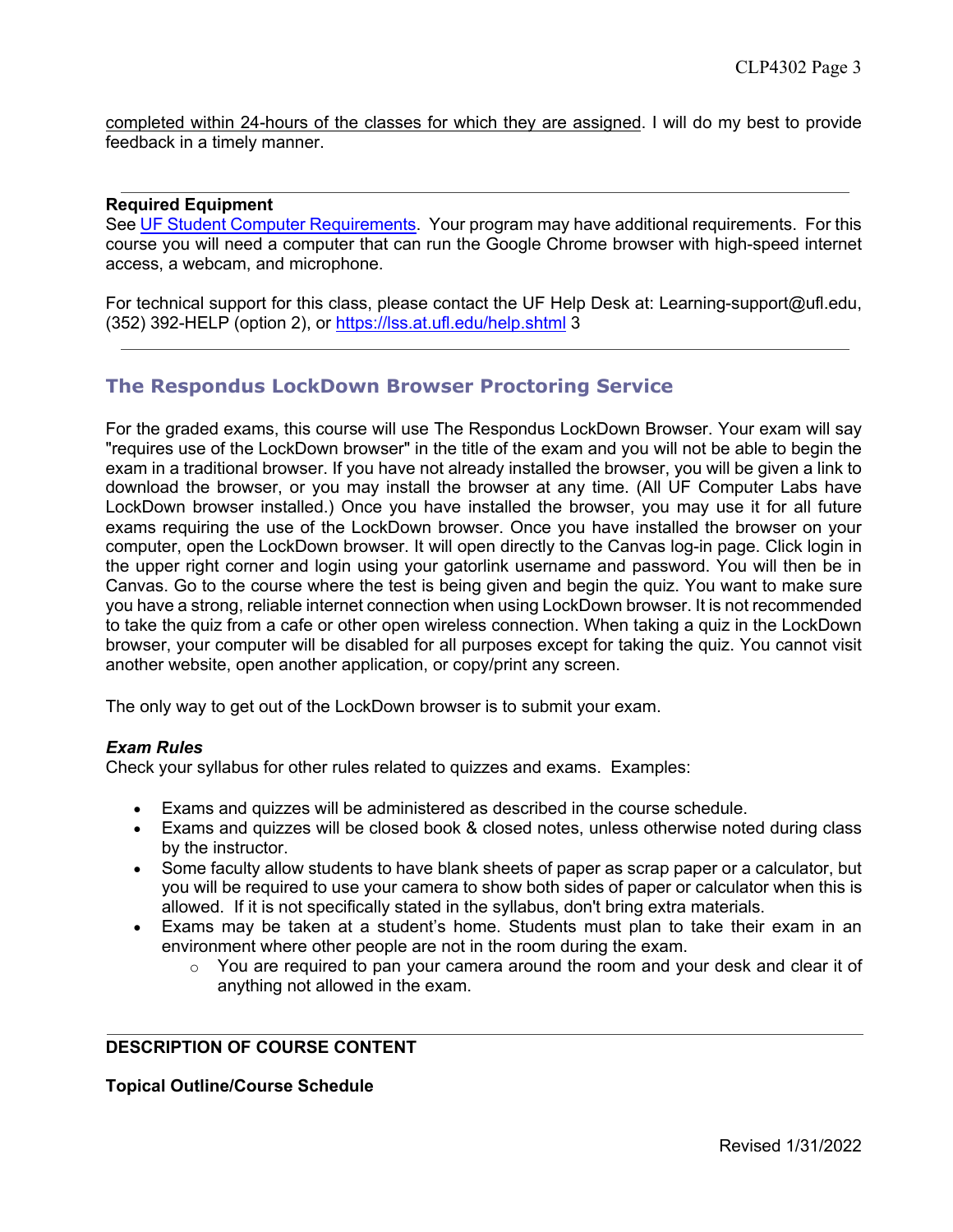| <b>Week</b>  | Date(s)           | Topic(s)                                                                              | <b>Readings</b><br>(to be completed<br>before class)<br><b>Additional readings may be</b><br>uploaded to Canvas based<br>on class interest, guest<br>speakers, or updates in<br>research. Please check<br><b>Canvas weekly. Will notify</b><br>class during class of any<br>updates.                                                                   | <b>Assignments</b><br><b>Due</b>                                                                                                                                                                           | <b>Quizzes/Exams</b><br>(bi-weekly in-<br>class quizzes,<br>with due-date<br>listed)<br>Quizzes &<br>Exams will be<br>administered<br>during class<br>time on Canvas |
|--------------|-------------------|---------------------------------------------------------------------------------------|--------------------------------------------------------------------------------------------------------------------------------------------------------------------------------------------------------------------------------------------------------------------------------------------------------------------------------------------------------|------------------------------------------------------------------------------------------------------------------------------------------------------------------------------------------------------------|----------------------------------------------------------------------------------------------------------------------------------------------------------------------|
| $\mathbf{1}$ | 1/10              | Syllabus<br>Overview<br>Introduction to<br>and Evolution of<br>Clinical<br>Psychology | Syllabus overview<br>$\bullet$<br>Lee & Hunsley Ch. 1<br>$\bullet$<br>APA (2011), Careers in<br>$\bullet$<br>Psychology<br><b>Optional Readings:</b><br>Lilenfeld et al. (2013)<br>$\bullet$<br>Lang (2016)<br>$\bullet$                                                                                                                               | Discussion of<br>Ch. 1<br>Complete 3-2-<br>1 template                                                                                                                                                      |                                                                                                                                                                      |
|              | $\overline{1/17}$ |                                                                                       | <b>NO CLASS - MLK holiday</b>                                                                                                                                                                                                                                                                                                                          |                                                                                                                                                                                                            |                                                                                                                                                                      |
| $\mathbf{2}$ | 1/24              | Contemporary<br>Clinical<br>Psychology                                                | Lee & Hunsley Ch. 2<br>$\bullet$<br><b>Optional Readings:</b><br>Rozensky BIOSKETCH<br>(2019)<br>2014 Implications ACA for<br>$\bullet$<br>Education<br>2018 Sci Prac TEPP<br>$\bullet$<br>Rozensky et al. (2018).<br>$\bullet$<br>Interprofessional<br>curriculum<br>2016 Psychology's core<br>$\bullet$<br>knowledge<br>Rozensky (2012)<br>$\bullet$ | Discussion of<br>Ch. 2<br>Complete 3-2-<br>1 template                                                                                                                                                      |                                                                                                                                                                      |
| 3            | 1/31              | Discussion of<br>Classification &<br>Diagnosis                                        | Lee & Hunsley Ch. 3<br>$\bullet$<br><b>Optional Reading:</b><br>Clark et al. (2017)                                                                                                                                                                                                                                                                    | Discussion of<br>Classification<br>& Diagnosis<br>Frances video<br>on DSM<br><b>Assignment</b><br>#1<br>(Biographical<br>Statement)<br>Due 5pm 1/31<br>via canvas<br>upload<br>Complete 3-2-<br>1 template | Syllabus Quiz 1<br>during class<br>(Canvas; 9:35-<br>9:50am)                                                                                                         |
|              | 2/7               |                                                                                       | <b>NO CLASS - PERLSTEIN OUT</b>                                                                                                                                                                                                                                                                                                                        |                                                                                                                                                                                                            |                                                                                                                                                                      |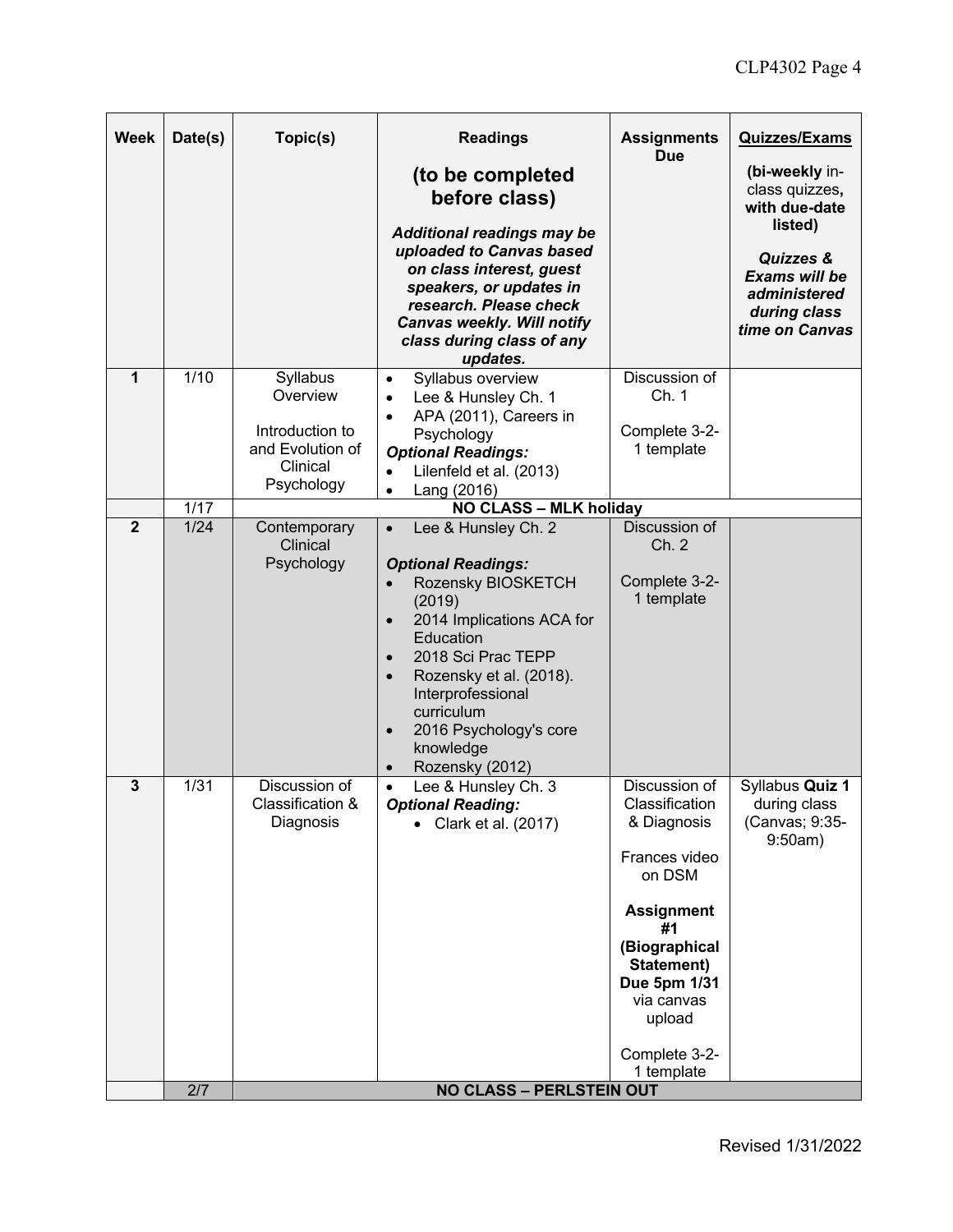| 4              | 2/14 | Research<br>Methods in<br>Clinical<br>Psychology                                                                                                                | Lee & Hunsley Ch. 4<br>$\bullet$<br><b>Wilson (2012)</b><br>$\bullet$                                                                                                                                                                                                                                                                                       | In-class<br>discussion of<br>research<br>methods                                                                                                                                             | <b>Quiz 2 during</b><br>class (Canvas)<br>Will cover<br>materials from               |  |
|----------------|------|-----------------------------------------------------------------------------------------------------------------------------------------------------------------|-------------------------------------------------------------------------------------------------------------------------------------------------------------------------------------------------------------------------------------------------------------------------------------------------------------------------------------------------------------|----------------------------------------------------------------------------------------------------------------------------------------------------------------------------------------------|--------------------------------------------------------------------------------------|--|
|                |      |                                                                                                                                                                 |                                                                                                                                                                                                                                                                                                                                                             | Complete 3-2-<br>1 template                                                                                                                                                                  | <b>L&amp;H Chs. 1-3</b>                                                              |  |
| $\overline{5}$ | 2/21 | <b>Student-led</b><br>discussion on<br>Psychoactive-<br>Medication<br>Prescribing<br>Privileges for<br>psychologists                                            | L&H Ch. 2 (p. 33; Viewpoint<br>Box 2.1, as a starting point)<br>Other readings in Canvas files:<br>Lakhan (2007)<br>Lavoie & Barone (2006)<br>Lavole & Fleet (2002) 3<br>Readings for Extra-Credit<br>Assignment 1B in<br>Files/Readings/Week05/Extra-<br>Credit:<br>Lakhan (2007)<br>1.<br>2.<br>Lavoie & Barone<br>(2006)<br>Lavole & Fleet (2002).<br>3. | <b>Assignment</b><br>1B-Extra-<br><b>Credit</b><br><b>Assignment</b><br>(Prescription<br>Authority for<br>Psychologists,<br>thought paper;<br>OPEN on<br>Canvas; DUE<br>5pm 3/1)<br>In-class |                                                                                      |  |
| $6\phantom{1}$ | 2/28 | Psychological<br>Assessment I:<br>Overview, Ethics,<br>Interviewing &<br>Observation                                                                            | Lee & Hunsley Chs. 5 & 6<br>$\bullet$<br>Woody (2008)<br>$\bullet$<br>APA Ethics code-2017<br>$\bullet$<br><b>Optional Readings:</b><br>A. Frances (2010)<br>APA (2010)-Suicide<br><b>Practice Guidelines</b><br>Complete 3-2-                                                                                                                              |                                                                                                                                                                                              | Quiz 3<br>during-class;<br>(Canvas)<br>Will cover<br>materials from<br>L&H Ch. 4     |  |
|                | 3/7  | <b>NO CLASS - Spring Break</b><br>$(3/5 - 3/12)$                                                                                                                |                                                                                                                                                                                                                                                                                                                                                             | <b>Assignment 2</b><br>due 5pm, 3/12                                                                                                                                                         |                                                                                      |  |
| $\overline{7}$ | 3/14 | Psychological<br>Assessment II &<br>III: Intellectual &<br>Cognitive<br>Functioning, Self-<br>Report &<br>Projective<br><b>Measures</b><br><b>Exam 1 Review</b> | Lee & Hunsley Chs 7-9<br>Lilenfeld (2008)                                                                                                                                                                                                                                                                                                                   | In-class<br>discussion &<br>in-class Exam-<br>1 review<br>based on<br>Assignment 2<br>from 3/12.<br>Complete 3-2-<br>1 template                                                              | Quiz 4<br>during-class;<br>(Canvas)<br>Will cover<br>materials from<br>L&H Chs. 5-6. |  |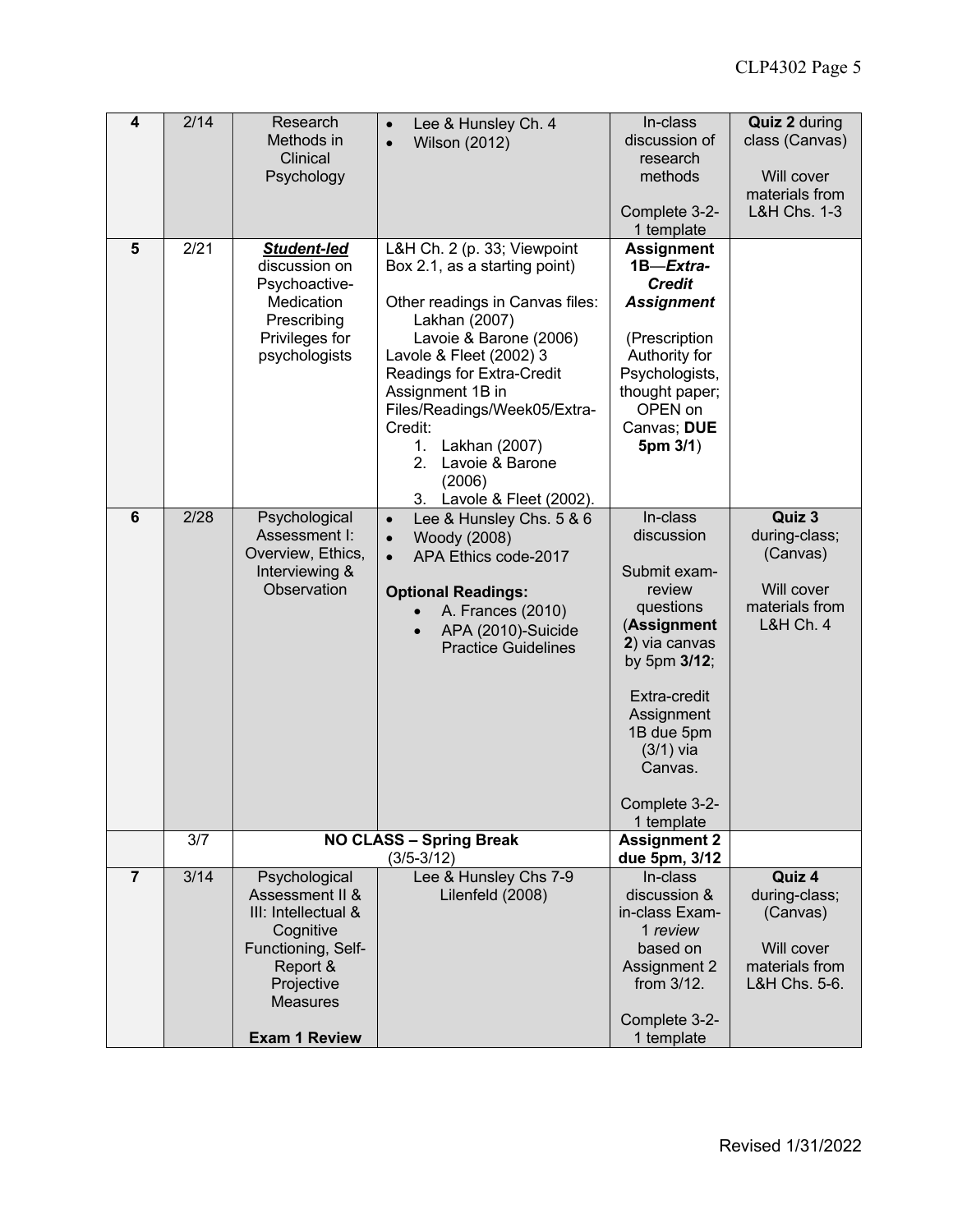|                |      | Complete<br>"LockDown<br><b>Brower Practice</b><br><b>Quiz</b> " to install<br>LockDown<br>Browser, any time<br>between 3/14-<br>3/20                                                  | NO CLASS - EXAM 1 via Canvas (during class time)                                                                                                                                                             |                                                                                                                                                                                                                | <b>LockDown</b><br><b>Brower</b><br><b>Practice Quiz</b><br>(ungraded; due<br>by 11:59pm<br>3/20 |
|----------------|------|----------------------------------------------------------------------------------------------------------------------------------------------------------------------------------------|--------------------------------------------------------------------------------------------------------------------------------------------------------------------------------------------------------------|----------------------------------------------------------------------------------------------------------------------------------------------------------------------------------------------------------------|--------------------------------------------------------------------------------------------------|
|                | 3/21 |                                                                                                                                                                                        | Exam 1 (Via<br>Canvas, during<br>class time)<br>Covers L&H<br>readings Chs. 1-<br>8                                                                                                                          |                                                                                                                                                                                                                |                                                                                                  |
| 8              | 3/28 | Integration &<br><b>Clinical Decision-</b><br>Making<br><b>Guest Speaker:</b><br><b>Dr. Sarah</b><br><b>Westen CHP:</b><br>Pediatric Health<br>Psychology<br>specialty<br>(time: TBD). | Lee & Hunsley Ch. 9<br>$\bullet$<br><b>Optional reading: APA</b><br>$\bullet$<br>(2010) - Suicide Practice<br>Guidelines.pdf<br>Kognito online training<br>$\bullet$<br>(see info below & on<br>Canvas site) | Kognito<br>training in<br>detecting<br>emotional<br>distress<br><b>Assignment</b><br>3: (Kognito<br>training<br>certificate<br>DUE: 8am,<br>4/4; please<br>upload via<br>Canvas<br>assignments<br>tab)         |                                                                                                  |
| $\overline{9}$ | 4/4  | Prevention                                                                                                                                                                             | Lee & Hunsley Ch. 10<br>Kognito presentation by<br>Kognito Ambassador (UF-<br>CWC; time TBD)                                                                                                                 | <b>Assignment</b><br>3: (Kognito<br>training<br>certificate<br>DUE: 8am,<br>4/4<br>Complete 3-2-<br>1 template                                                                                                 |                                                                                                  |
| 10             | 4/11 | Intervention I:<br>Overview, Adults<br>& Couples,<br>Children &<br>Adolescents<br>Intervention II:<br>Identifying Key<br>Elements of<br>Change                                         | Lee & Hunsley Chs. 11-13<br>Lee & Hunsley Ch. 14<br>WhyWorks                                                                                                                                                 | In-class<br>discussion<br><b>Assignment</b><br>4: DUE 4/12,<br>5PM; Submit<br>exam-review<br>questions (via<br>canvas<br>Assignments);<br>for in-class<br>discussion on<br>4/19<br>Complete 3-2-<br>1 template | Quiz 5<br>During class<br>time via Canvas<br>Covers L&H<br>Chs. 9 & 10                           |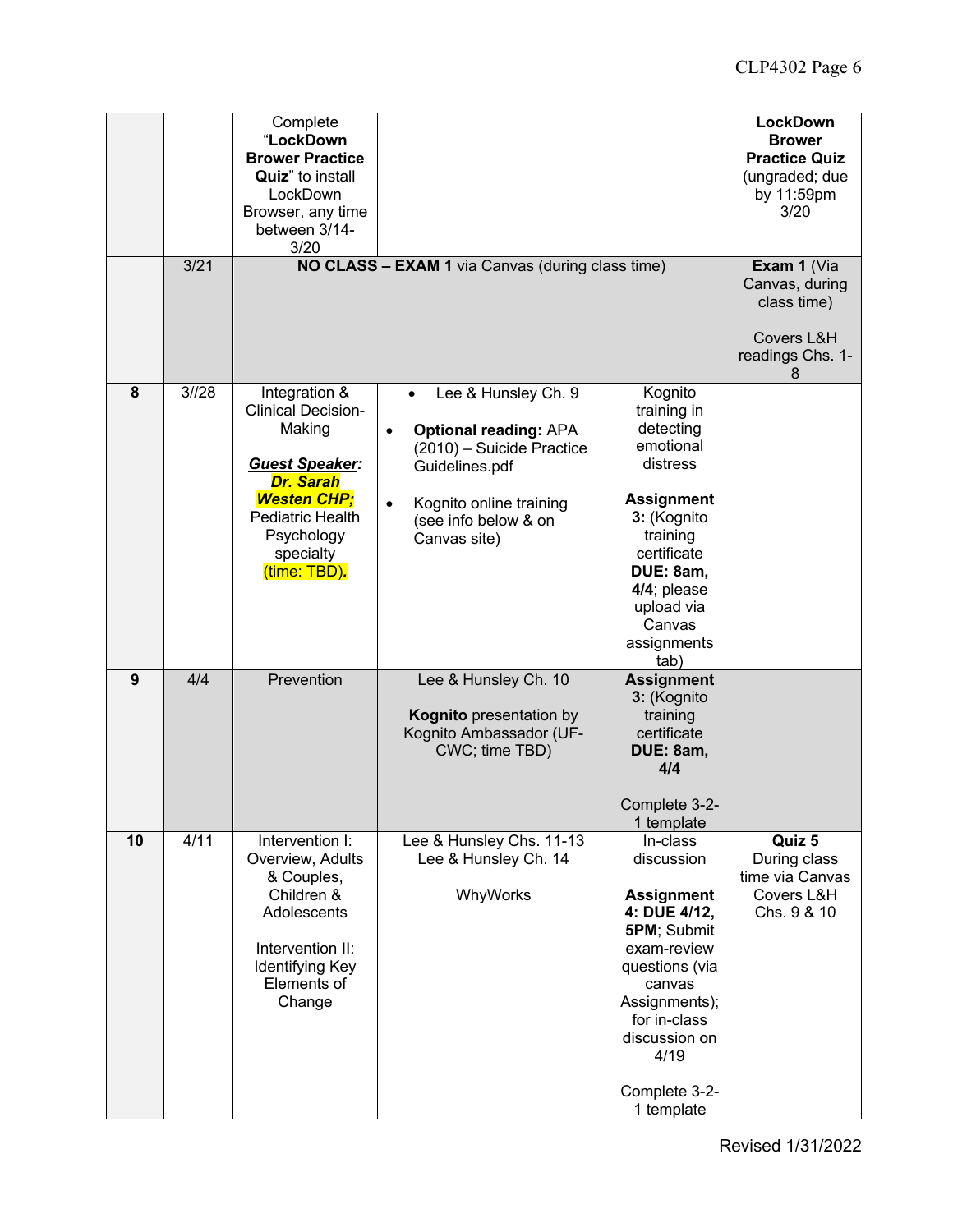| 11 | 4/18 | Subspecialties in<br>Clinical<br>Psychology:<br>Health<br>Psychology,<br>Neuropsychology,<br>and Child<br>Psychology<br><b>Guest Speaker:</b><br><b>Dr. Catherine</b><br><b>Price CHP</b><br>Neuropsychology<br>specialty<br>(time: TBD)<br><b>Exam-2 Review</b> | Lee & Hunsley Ch. 15<br>Re-read: APA (2011) Careers<br>in psychology.pdf | Discussion &<br>Exam-2 review<br>based on<br>Assignment 4<br>Complete 3-2-<br>1 template |                                                                                                       |
|----|------|------------------------------------------------------------------------------------------------------------------------------------------------------------------------------------------------------------------------------------------------------------------|--------------------------------------------------------------------------|------------------------------------------------------------------------------------------|-------------------------------------------------------------------------------------------------------|
|    | 4/26 | <b>NO CLASS</b><br>"UF Finals<br>Week" (4/23-<br>4/29<br><b>FINAL EXAM</b>                                                                                                                                                                                       |                                                                          |                                                                                          | Exam 2<br>(during UF<br>FINALS time;<br>via Canvas<br>12:30-2:30pm<br>4/26<br>Covers L&H<br>Chs. 9-15 |

# *Kognito Training:*

Kognito is a free online training simulation course that teaches effective techniques to help and refer friends, classmates, and peers around you who might be showing signs and symptoms of emotional distress. Kognito has three unique training modules, one for friends and family of students, one for faculty members, and one for helping student veterans. You are only expected to complete the At-Risk for Students module, though I encourage you to explore the other modules as well.

As a friend, family member or UF peer, you may be the first one to notice signs of distress of someone around you. At UF, it is our shared responsibility to look out for one another and we are here to support you help distressed students. The UF Counseling and Wellness Center offers a free online resource, Kognito, to help you practice having difficult conversations and learn tools for when students show signs of stress. With Kognito, you can learn how to talk about these signs, practice sharing your concerns, and learn how to motivate the person in distress to seek help.

To take this course, follow these instructions:

- 1. Go to kognitocampus.com
- 2. Click on "Create a New Account"
- **3. \*DO NOT USE THE SAME PASSWORD AS YOUR GATORLINK ACCOUNT\***
- 4. Fill out form and use the enrollment key: uflstudent
- 5. Select your category
- 6. Follow the on-screen instructions
- 7. Download your certificate of completion and upload to the corresponding Assignment in Canvas

# **Questions or concerns? Email a Kognito Program Ambassador at Kognito-UF@ufl.edu.**

# **Course Materials and Technology:**

■ *Required Textbook:* Lee, C. M., & Hunsley, J. (2018). *Introduction to Clinical Psychology: An Evidence Based Approach*. (4th Edition). Canada: John Wiley & Sons. ISBN # 9781118949467.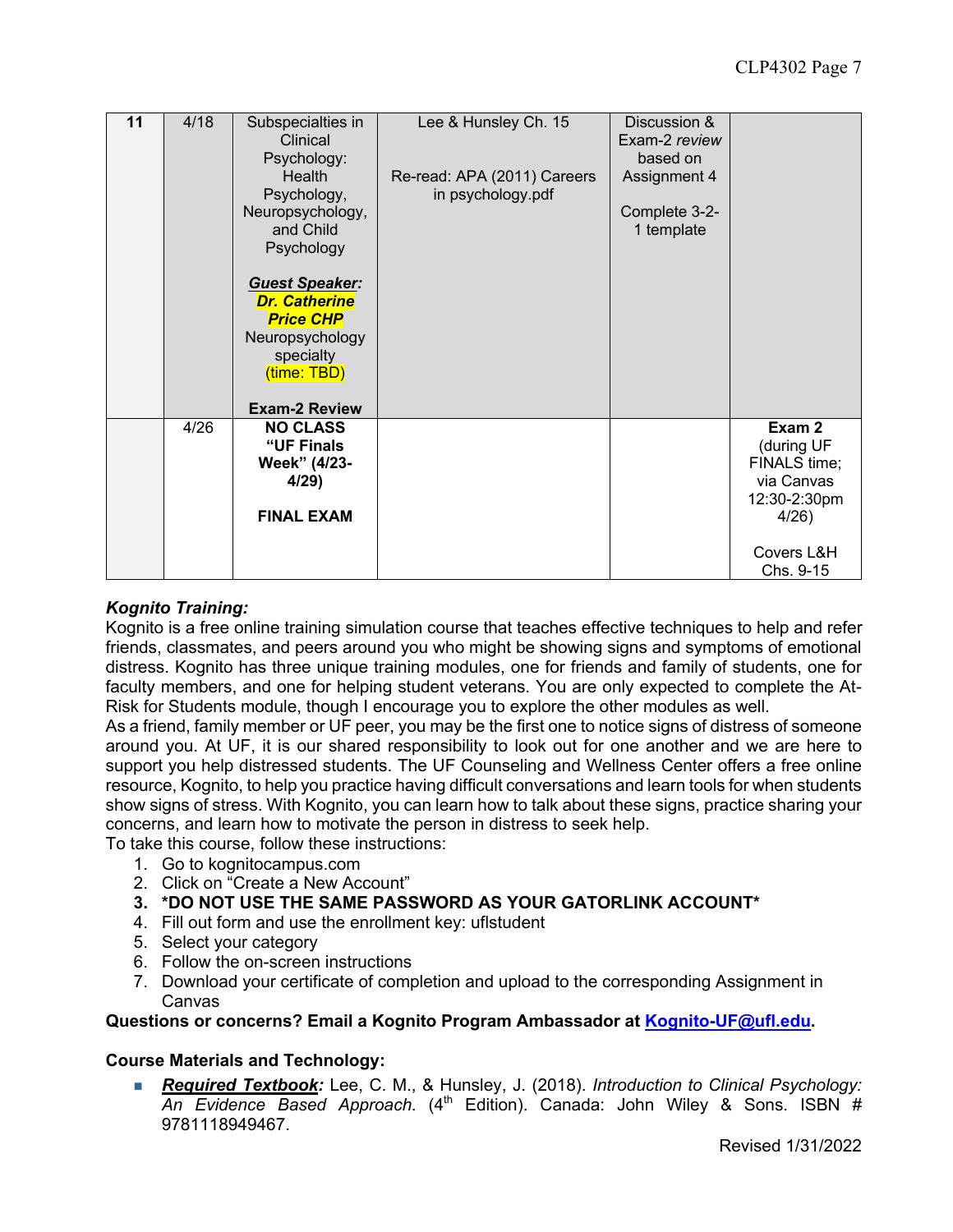- **Additional Readings:** as indicated in syllabus; will be made available via Canvas files tab.
- **Electronic Device:** There will be "in-class" or scheduled assignments, quizzes or exams administered via Canvas (as described within this syllabus). An electronic device with internet and Canvas capabilities is required (e.g., laptop, tablet; preferably with **Firefox** browser for full Canvas functionality). Please contact the UF Computer Help Desk (contact information below) if you have questions or concerns regarding your device's capabilities.
- **Canvas:** Canvas is the course management system that you will use for this course. Canvas is accessed by using your Gatorlink account name and password at elearning.ufl.edu. There are several tutorials and student-help links on the Canvas login site. **Canvas works best with the Firefox browser**.
- **n** If you have technical questions call the UF Computer Help Desk at 352-392-HELP or send email to helpdesk@ufl.edu. You are responsible for checking your account prior to each class to determine how you should prepare for the upcoming class.

For technical support for this class, please contact the UF Help Desk at:

- Learning-support@ufl.edu
- $\bullet$  (352) 392-HELP select option 2
- https://helpdesk.ufl.edu/

# **ACADEMIC REQUIREMENTS AND GRADING**

## **Exams:**

There will be TWO (2) exams—a midterm and a final; each will be worth 37.15% of the total grade. Exams will not be cumulative and will cover material from lectures, readings, and in-class presentations or discussions. The format of exams will be multiple choice and short answer, and typically include a short-answer extra-credit question. There will be no make-up exams, except for documented medical reasons (i.e., physician note); other documented emergencies may or may not be approved pending decision by the instructor. If you miss an exam, you will receive a score of zero on that exam. Students who must miss class on the day of an exam may request arrangements to take the exam early, pending approval by the instructor. Such requests should be submitted in writing to the instructor *as early as possible* in the semester; these arrangements must be made early in the semester or they will not be considered. Exams will be administered through Canvas; thus, a compatible electronic device will be required to take the exam. Exams will be set-up such that you cannot access other browsers or windows on your device while the exam is in session.

Class attendance will be rewarded via the inclusion of in-class information in each exam that is not covered in the textbook. Exam #2 will be the Final Exam which will occur during "finals week" (on **4/26, 8:30-11:30am**).

## **Canvas Quizzes:**

There will be five (5) quizzes during this course, each will contribute 1.53% to your final grade (for a total of 7.65% of your final grade). Quizzes will be administered during class hours (as described below) using the Canvas website, unless otherwise specified. Canvas quizzes will open at the beginning of the class period (as announced by the instructor). You must be attending class via zoom or face-to-face in order to take the online quiz. Content from quizzes may come from any lecture, L&H Chapter readings, or assignments due for that class day. For example, all readings and any associated lectures in the Week 3 tab on Canvas must be completed *before* the Week 3 class to ensure adequate preparation for the Week 3 quiz. Quizzes missed due to *unexcused* absences will be given a zero. Quizzes are closed-book and no notes will be allowed. A compatible electronic device will be required to take the quizzes. Quizzes are closed-book, to be completed independently, and no notes will be allowed.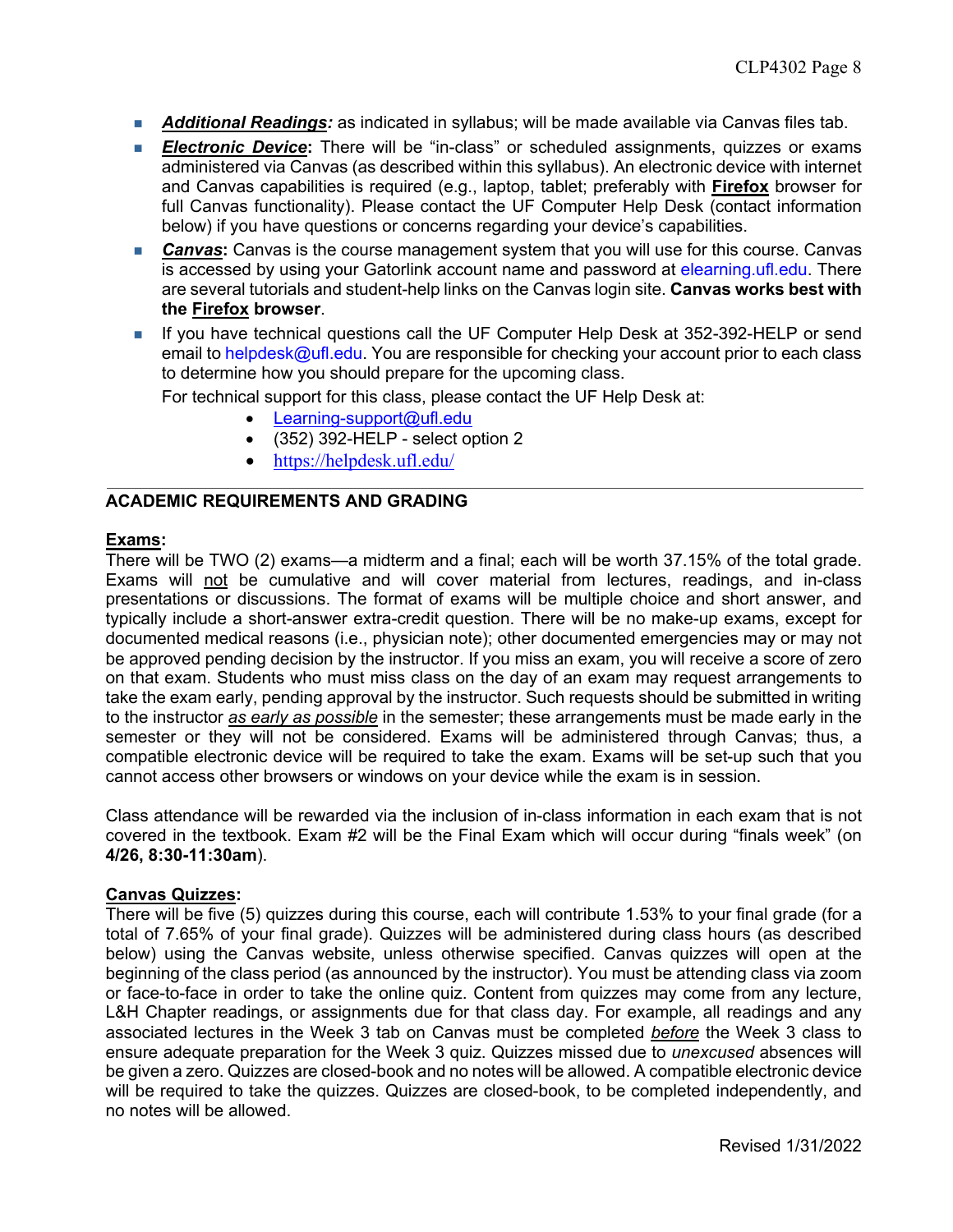## **Assignments Submitted to Canvas:**

There will be four (4) required assignments in this course. Assignments will vary in nature; for example, they will include online discussion-board posts, trainings, or follow-up individual or group work that reflects in-class activities. Assignments will each be worth 1.15% of your grade (for a total of 6.12% of your final grade). Assignments are typically due at 5pm EST on the day of class, with some exceptions as indicated in this syllabus.

## **Attendance:**

Attendance will be taken at every class, except for the two exam days. You will be allowed to miss one class with no penalty; attendance will count for 5.58% of your final grade. Given that this is an upper-level elective course, class attendance is expected, not optional. You will be required to sign into class each week to mark your class attendance. It will not be permitted to sign in for a classmate; anyone caught doing this will lose their and their classmate's attendance point for the day. We will ask you to sign in at a random time during the class period to encourage attendance throughout the duration of the class. If you do miss a class, it will be your responsibility to request notes from a classmate or schedule office hours with me to discuss content from that class. You are expected to arrive to class on time and stay until dismissed in order to earn your attendance credit.

# **Participation:**

Your active engagement in the class will be assessed, through both activity in the class discussions, via Canvas Discussions associated with assignments, when assigned, but also during in-class sessions. I hope to hear each of your voices at least once per class—raise your hand, chime in, or I'll call on you....

Our class sessions may be audio-visually recorded for students in the class to refer back and for enrolled students who are unable to attend live. Students who participate with their camera engaged or utilize a profile image are agreeing to have their video or image recorded. If you are unwilling to consent to have your profile or video image recorded, be sure to keep your camera off and do not use a profile image. Likewise, students who un-mute during class and participate orally are agreeing to have their voices recorded. If you are not willing to consent to have your voice recorded during class, you will need to keep your mute button activated and communicate exclusively using the "chat" feature, which allows students to type questions and comments live. The chat will not be recorded or shared. As in all courses, unauthorized recording and unauthorized sharing of recorded materials is prohibited.

# **Grading:**

## *Snapshot View:*

| <b>Requirement</b>                          | # Throughout Semester                         | <b>Total Points (% of Final Grade)</b> |  |  |  |
|---------------------------------------------|-----------------------------------------------|----------------------------------------|--|--|--|
| Exams                                       | 2                                             | 200 (61.16%)                           |  |  |  |
| Quizzes                                     | 5                                             | 25 (7.65%; 5 points each)              |  |  |  |
| Assignments                                 | 4 (+ 1 5-point extra-credit)                  | 20 (6.12%; 5 points each)              |  |  |  |
| Attendance                                  | 11 (this does not include the 2 exam<br>days) | 22 (6.23%; 2 points each)              |  |  |  |
| Participation, as<br>assessed through 3-2-1 | 10 (this does not include the 2 exam<br>days) | 60 (18.34%; 6 each)                    |  |  |  |

Revised 1/31/2022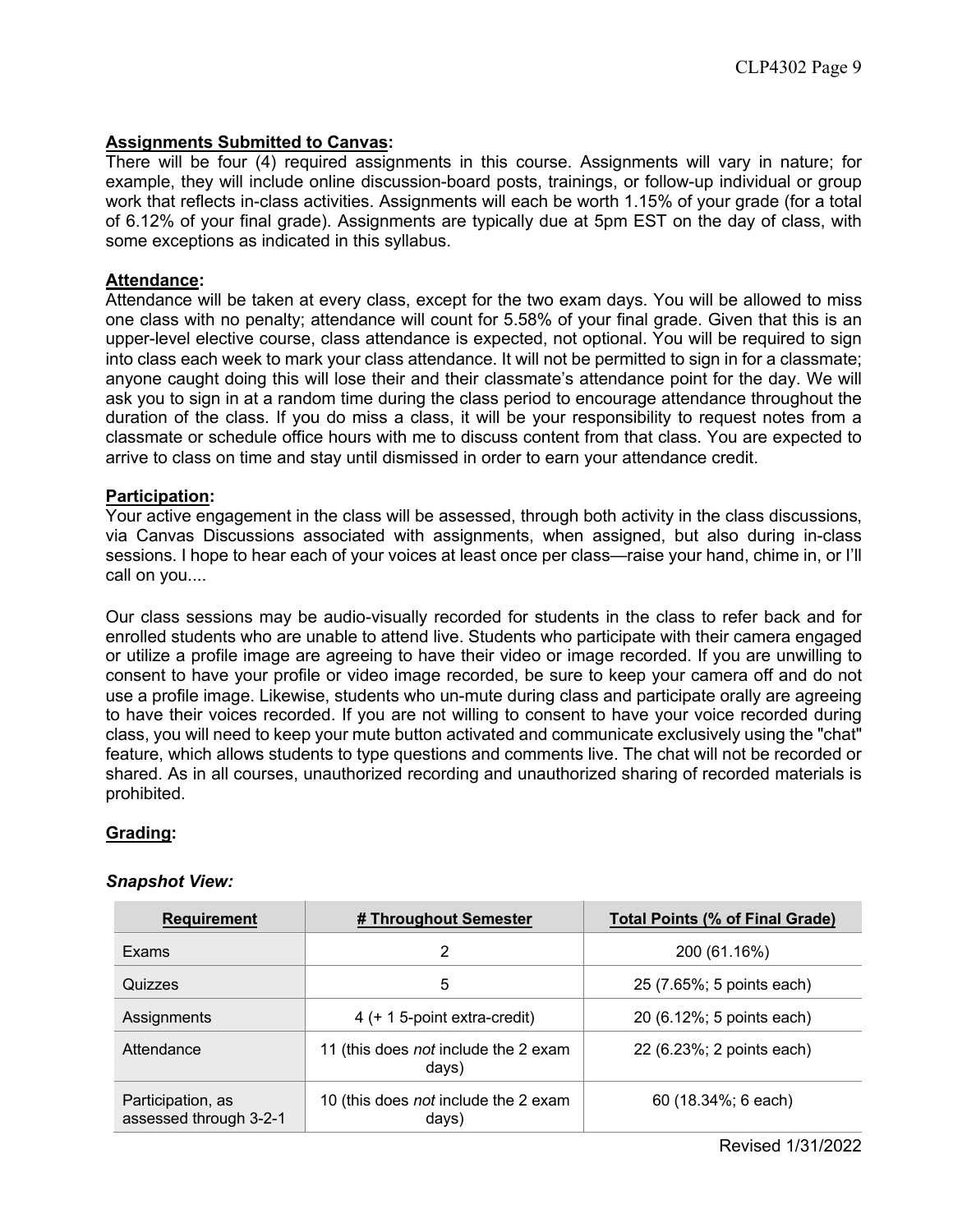| template exercises on<br>Discussion Board for<br>each class presentation |            |
|--------------------------------------------------------------------------|------------|
| <b>Total Points</b>                                                      | 327 (100%) |

# *Detailed View:*

| <b>Requirement</b>                                                                     | <b>Misc. Notes</b>                                                                                                                                                                      | <b>Due Date</b>                                                                                                                      | <b>Total Points (% of Final</b><br>Grade) |
|----------------------------------------------------------------------------------------|-----------------------------------------------------------------------------------------------------------------------------------------------------------------------------------------|--------------------------------------------------------------------------------------------------------------------------------------|-------------------------------------------|
| <b>Exams</b>                                                                           | Exams will be closed-<br>book and closed-note,<br>administered on<br>Canvas using<br>LockDown Browser.<br>The Final exam will be<br>administered via<br>Canvas during "Finals<br>week." | Exam 1: 3/21 (9:35am-<br>12:35pm)<br><b>Exam 2: 4/26 (12:30-</b><br>$2:30pm$ )                                                       |                                           |
| Exam 1                                                                                 | From home, during<br>class time via Canvas                                                                                                                                              | During class time, 3/21,<br>using LockDown Browser,<br>via Canvas                                                                    | 100 (30.58%)                              |
| Exam 2                                                                                 | From home, during<br>UF's designated final's<br>time via Canvas &<br>LockDown Browser                                                                                                   | From home 4/26, during<br>"finals week" using<br>LockDown Browser, via<br>Canvas                                                     | 100 (30.58%)                              |
| <b>Quizzes</b>                                                                         | Quizzes will be closed-<br>book & closed-note,<br>administered on<br>Canvas IN class.<br>Please bring your<br>electronic device.                                                        |                                                                                                                                      |                                           |
| Quiz 1                                                                                 |                                                                                                                                                                                         | 1/31 via Canvas during class<br>time.                                                                                                | 5(1.53%)                                  |
| Quiz 2                                                                                 |                                                                                                                                                                                         | 2/14 via Canvas during class<br>time.                                                                                                | 5(1.53%)                                  |
| Quiz 3                                                                                 |                                                                                                                                                                                         | 2/28 during class time.                                                                                                              | 5(1.53%)                                  |
| <b>Practice Quiz to</b><br><b>Install LockDown</b><br><b>Brower</b> prior to<br>Exam 1 |                                                                                                                                                                                         | Any day between 3/14 - 3/20<br>(11;59pm) via Canvas. This<br>practice quiz MUST be<br>completed to be able to take<br>exams 1 and 2. | $0(0\%)$<br>ungraded                      |
| Quiz 4                                                                                 |                                                                                                                                                                                         | 3/14 during class time.                                                                                                              | 5(1.53%)                                  |
| Quiz 5                                                                                 |                                                                                                                                                                                         | 4/11 during class time.                                                                                                              | 5(1.53%)                                  |
| <b>Assignments</b>                                                                     | Assignments are<br>typically due Tuesday                                                                                                                                                |                                                                                                                                      |                                           |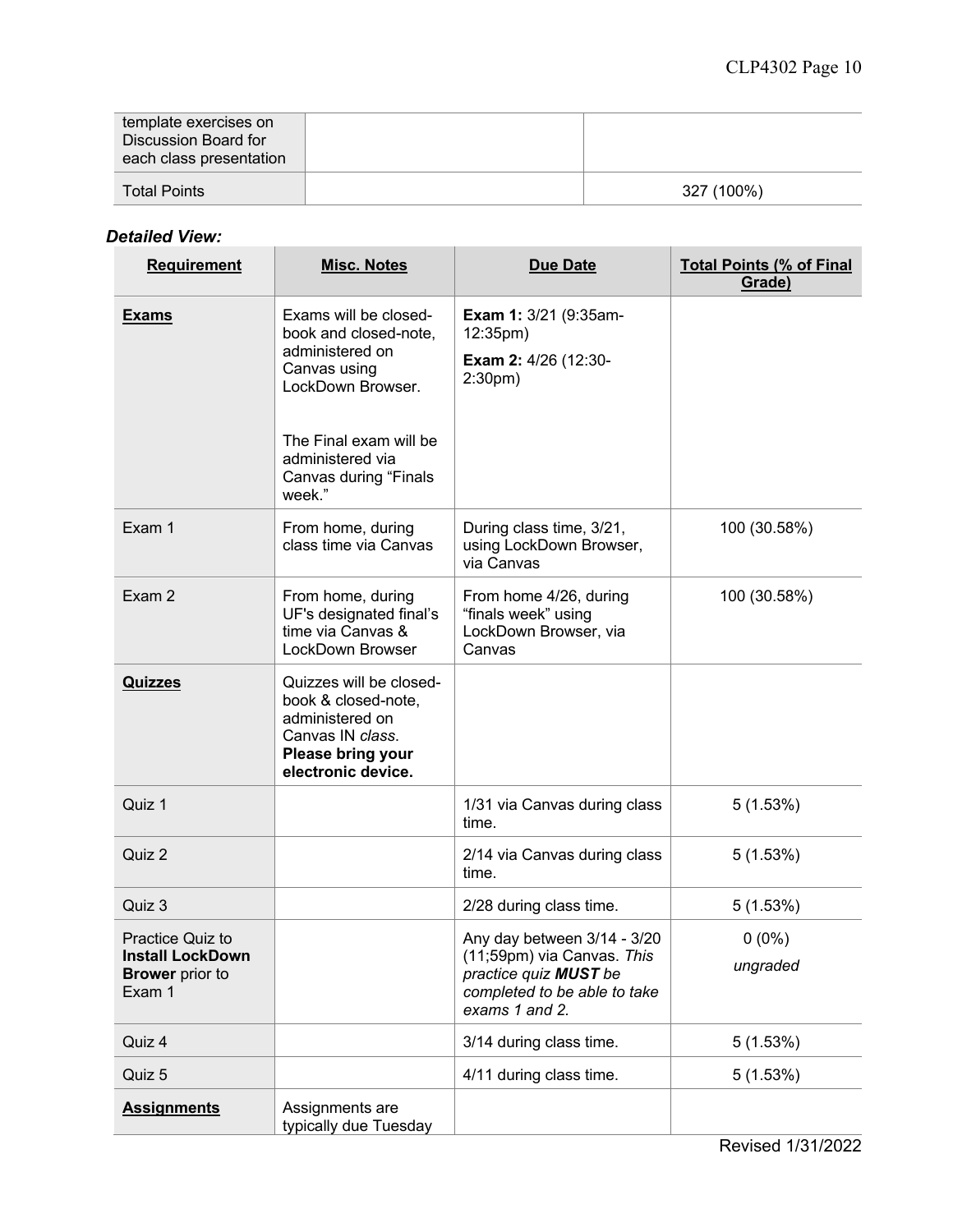|                     | evenings (submitted in<br>Canvas) by 5pm on<br>day after class, based<br>on the class activity<br>that day. Deviations<br>from this schedule will<br>be highlighted in class<br>and in updated<br>syllabus. |                     |                                    |
|---------------------|-------------------------------------------------------------------------------------------------------------------------------------------------------------------------------------------------------------|---------------------|------------------------------------|
| Assignment 1        | <b>Biographical sketch</b>                                                                                                                                                                                  | 1/31, 5PM           | 5(1.53%)                           |
| Assignment 1B       | <b>EXTRA-CREDIT (EC;</b><br>prescription privileges<br>for psychologists,<br>thought paper)                                                                                                                 | 3/1, 5PM            | 5 EC points (additional<br>(1.53%) |
| <b>Assignment 2</b> | <b>Questions for Exam 1</b><br>review (to be<br>discussed during class<br>on 10/19).                                                                                                                        | 3/12, 5PM           | 5(1.53%)                           |
| Assignment 3        | Kognito training<br>certificate                                                                                                                                                                             | 4/4, 8AM            | 5(1.53%)                           |
| Assignment 4        | Questions for Exam 2<br>review (to be discussed<br>during class on 11/23).                                                                                                                                  | 4/12, 5PM           | 5(1.53%)                           |
| <b>Attendance</b>   | Remember to please<br>be on time for class<br>(and stay online) for the<br>entirety or your<br>attendance may not be<br>reflected.                                                                          | Each class          | 22 (6.73 %)                        |
| <b>EXAM 1 DATE</b>  |                                                                                                                                                                                                             | 3/22                | 100 (30.58%)                       |
| <b>EXAM 2 DATE</b>  |                                                                                                                                                                                                             | 4/26 (12:30-2:30pm) | 100 (30.58%)                       |
| <b>Total Points</b> |                                                                                                                                                                                                             |                     | 327 (100%)                         |

# **Point system used (i.e., how do course percentage points translate into letter grades?):**

| <b>Example:</b>                   |              |              |              |              |              |             |
|-----------------------------------|--------------|--------------|--------------|--------------|--------------|-------------|
| $%$ of<br><b>Points</b><br>earned | $93-$<br>100 | $90 -$<br>92 | $87 -$<br>89 | $83 -$<br>86 | $80 -$<br>82 | $77-$<br>79 |

**Letter**

# Please be aware that a C- is not an acceptable grade for graduate students. The GPA for graduate students must be 3.0. in all 5000 level courses and above to graduate. A grade of C counts toward a graduate degree only if a sufficient number of credits in courses numbered 5000 or higher have been

**Grade** <sup>A</sup> A- B+ <sup>B</sup> B- C+ <sup>C</sup> C- D+ <sup>D</sup> D- <sup>E</sup>

**73- 76**

**70- 72**

**67- 69**

**63- 66**

**60- 62**

**Below 60**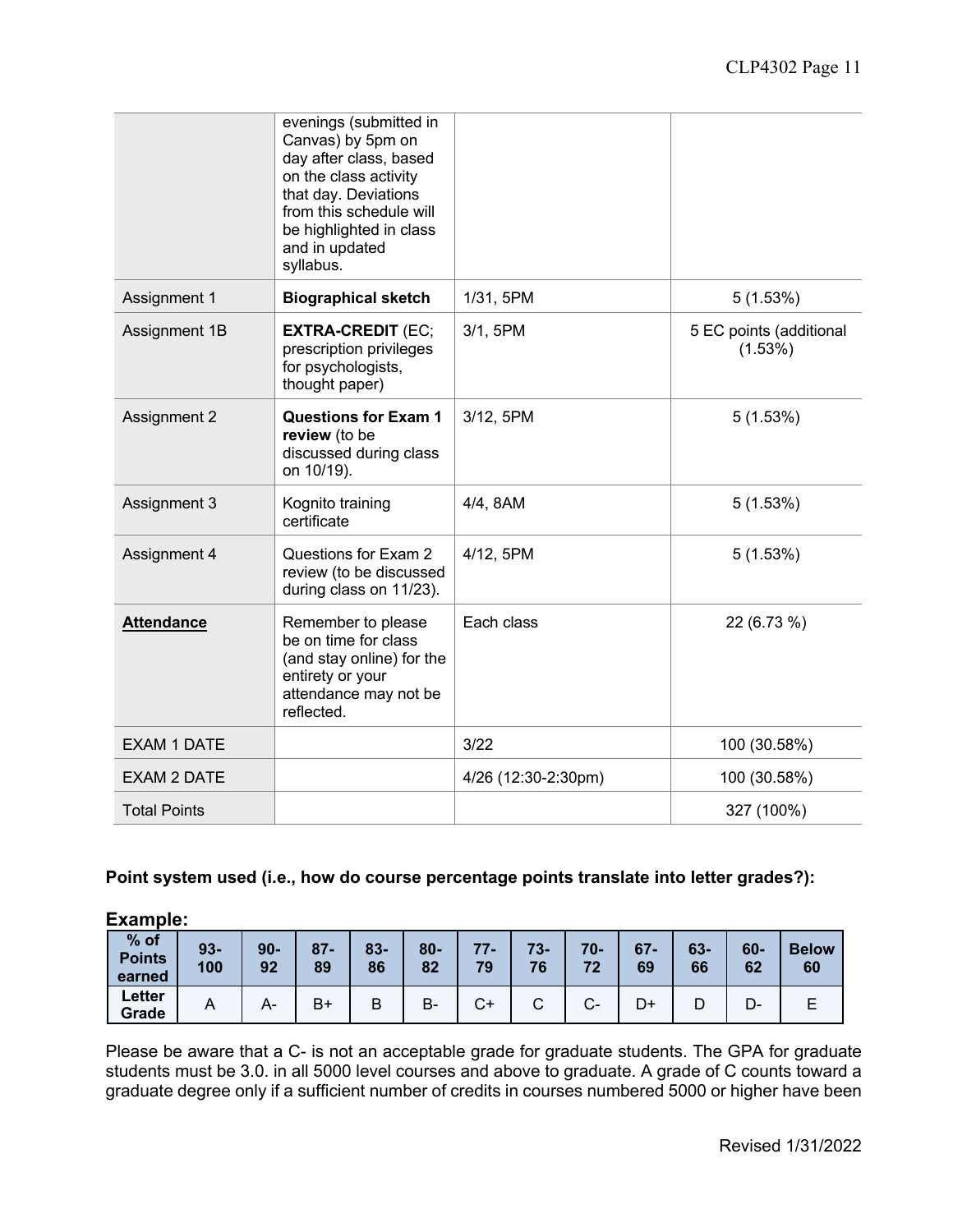earned with a B+ or higher. In addition, the Bachelor of Health Science Program does not use Cgrades.

| <b>Letter</b><br>Grade | r   | А-   | $B+$ | D   | $B -$ | $C+$ | $\sim$ | C-   | D+   |     | 20F  |     | <b>WF</b> |     | ΝG  | - 5- |
|------------------------|-----|------|------|-----|-------|------|--------|------|------|-----|------|-----|-----------|-----|-----|------|
| Grade<br><b>Points</b> | 4.0 | 3.67 | 3.33 | 3.0 | 2.67  | 2.33 | 2.0    | 67،، | 1.33 | 1.0 | 0.67 | 0.0 | 0.0       | 0.0 | 0.0 | 0.0  |

For greater detail on the meaning of letter grades and university policies related to them, see the Registrar's Grade Policy regulations at:

http://catalog.ufl.edu/ugrad/current/regulations/info/grades.aspx

# **Exam Policy:**

There will be 2 exams in this course. Exam 1 (midterm) will be completed during the scheduled course time via canvas. Exam 2 will be completed via Canvas and proctored by HonorLock during "Finals Week" (on **12/13,10am-12pm**). Exams are closed book, will consist of multiple-choice and shortanswer and an extra credit question. Exams will focus on the course content covered since the previous exam; that is, exams will *not* be cumulative. Each exam is worth 100 points, for a total of 200 points.

# **Policy Related to Make up Exams or Other Work:**

We expect you to attend and to be prepared to participate in all class sessions. Personal issues with respect to fulfillment of course requirements will be handled on an individual basis. If you must miss an exam because of a foreseeable conflict (i.e., professional conference, athletic competition, religious observance, etc.) you are expected to notify us immediately to set-up alternative arrangements *prior* to the exam date. If a student is not in class for an exam due to an illness or medical emergency, they will be required to provide a statement from their healthcare provider documenting the illness or medical emergency. A make-up exam will be provided the first day the student returns to their normal class schedule or at the earliest convenience of the instructor. Requirements for make-up exams, assignments, and other work in this course are consistent with university policies that can be found in the online catalog at: https://catalog.ufl.edu/ugrad/current/regulations/info/attendance.aspx.

Please note all faculty are bound by the UF policy for excused absences. For information regarding the UF Attendance Policy see the Registrar website for additional details: https://catalog.ufl.edu/ugrad/current/regulations/info/attendance.aspx

Excused absences must be consistent with university policies in the Graduate Catalog (http://gradcatalog.ufl.edu/content.php?catoid=10&navoid=2020#attendance) and require appropriate documentation. Additional information can be found here: https://catalog.ufl.edu/ugrad/current/regulations/info/attendance.aspx

# **Reporting illnesses and family emergencies:**

In the event you experience an unexpected illness, family, or otherwise personal emergency please notify the instructor immediately to set-up alternative arrangements.

## **The UF Religious Holidays Policy is available at:**

https://catalog.ufl.edu/ugrad/current/regulations/info/attendance.aspx#religious

For University of Florida Students, the following guidelines apply:

• Students, upon prior notification to their instructors, shall be excused from class or other scheduled academic activity to observe a religious holy day of their faith.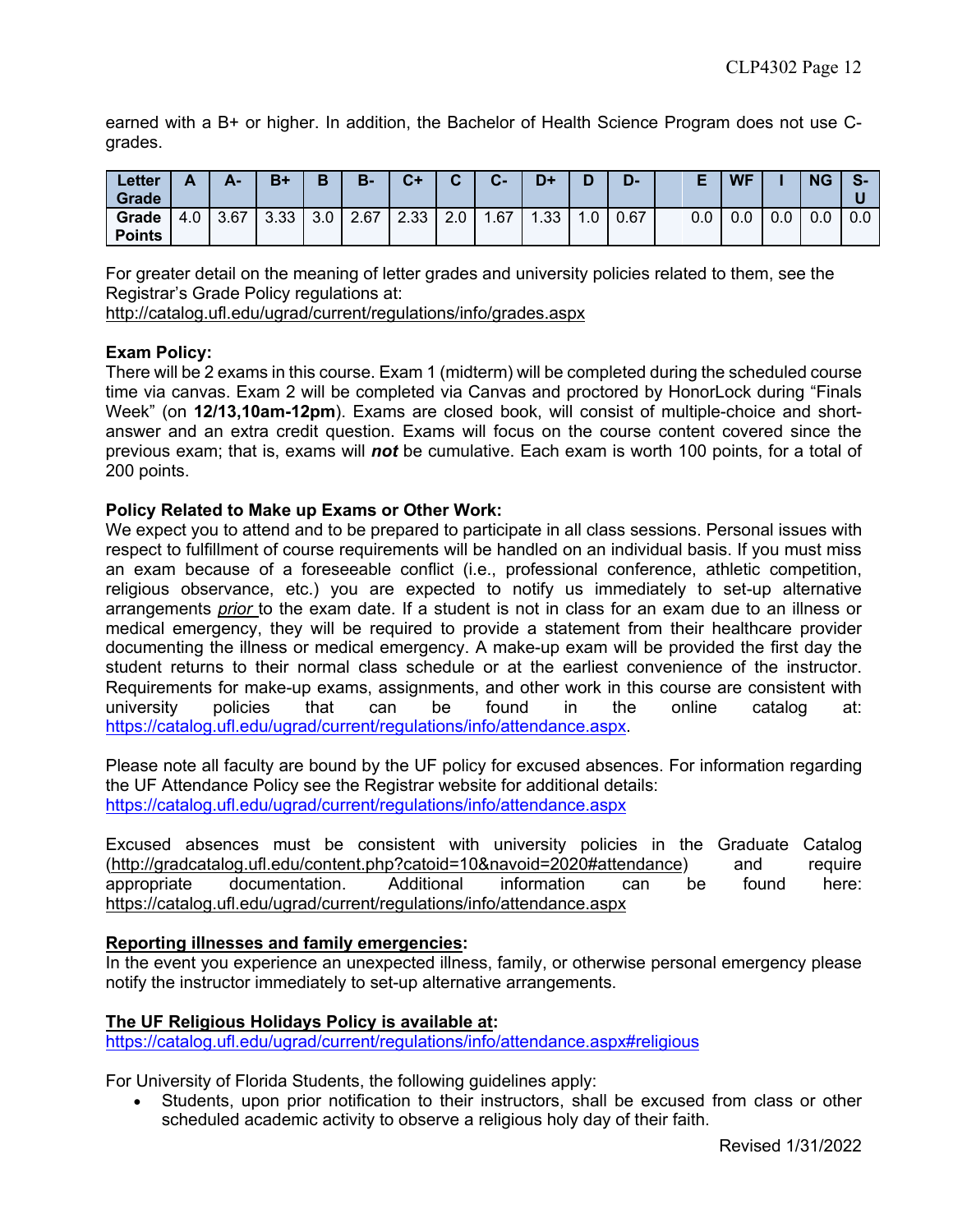- Students shall be permitted a reasonable amount of time to make up the material or activities covered in their absence.
- Students shall not be penalized due to absence from class or other scheduled academic activity because of religious observances.

Any requests for make-ups due to technical issues MUST be accompanied by the ticket number received from LSS when the problem was reported to them. The ticket number will document the time and date of the problem. You MUST e-mail me within 24 hours of the technical difficulty if you wish to request a make-up.

# **Policy Related to Required Class Attendance:**

Attendance is considered an integral part of the learning experience as class discussions and lectures will include valuable material covered in the examinations that is not otherwise covered in the textbook. Thus, class attendance will be taken, and students are expected to attend all classes and participate in class discussions to have exposure to this information. Class attendance will be calculated into your final grade in the course through submission of the in-class assignments and biweekly quizzes. **NOTE THAT STUDENTS WHO ARE NOT PRESENT IN CLASS (or zoom**, if used**) WILL NOT RECEIVE CREDIT FOR TURNING IN A IN-CLASS ASSIGNMENT OR QUIZ/EXAM THROUGH CANVAS**. If students must be absent, they will be responsible for any missed material by acquiring lecture notes from other students who attended, or viewing the zoom-recorded lecture. You can expect that class slides will, in most cases, be on Canvas; however, not every lecture has slides that will accompany it and not all information will be on slides. Some material presented in lectures will not be in the text and will be included on examinations. Thus, reduced attendance can be expected to result in a lower course grade. Requirements for class attendance and make-up exams, assignments, and other work in this course are consistent with university policies that can be found in the online catalog at: https://catalog.ufl.edu/ugrad/current/regulations/info/attendance.aspx.

Please note all faculty are bound by the UF policy for excused absences. For information regarding the UF Attendance Policy see the Registrar website for additional details: https://catalog.ufl.edu/ugrad/current/regulations/info/attendance.aspx

Please remember cheating, lying, misrepresentation, or plagiarism in any form is unacceptable and inexcusable behavior.

## **Professionalism and COVID**

As students pursuing a path in the health professions or public health, it is crucial to demonstrate professional behaviors that reflect integrity and commitment to the health of patients, fellow health professionals, and to populations we serve. To accomplish this, a strong responsibility for the wellbeing of others must be evident in our decisions, along with accountability for our actions. Professionalism in the health disciplines requires adherence to high standards of conduct that begin long before graduation. This is particularly true during times of health emergencies such as the COVID pandemic, given our professional habits can have a direct impact upon the health of persons entrusted to us.

If you are not vaccinated, get vaccinated. Vaccines are readily available at no cost and have been demonstrated to be safe and effective against the COVID-19 virus. Visit this link for details on where to get your shot, including options that do not require an appointment: https://coronavirus.ufhealth.org/vaccinations/vaccine-availability/. Students who receive the first dose of the vaccine somewhere off-campus and/or outside of Gainesville can still receive their second dose on campus.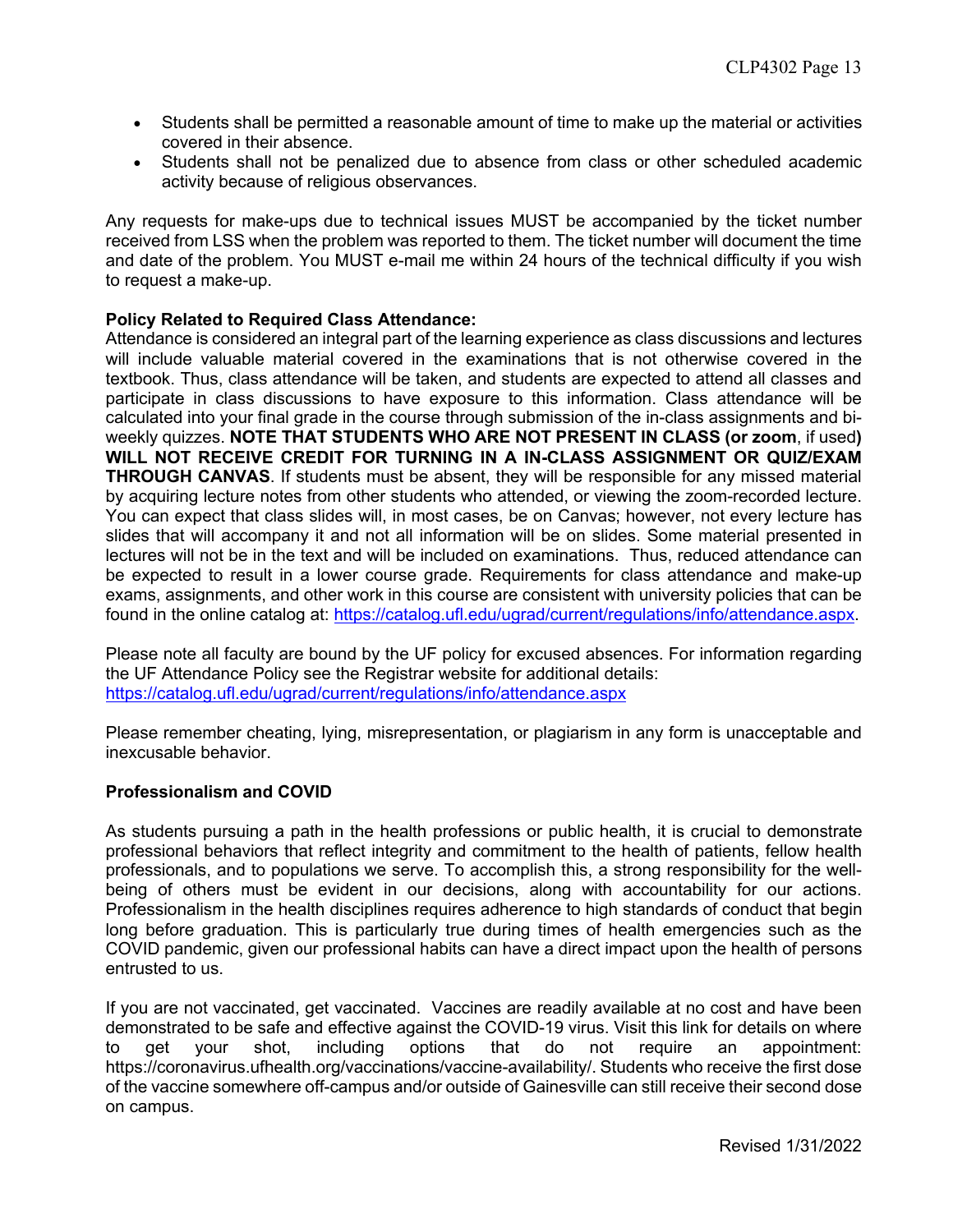In response to COVID-19, the following professional practices are in place to maintain your learning environment, to enhance the safety of our in-classroom interactions, and to protect the health and safety of ourselves, our patients, our neighbors, and our loved ones.

- You are required to wear approved face coverings at all times while in Health Science Center classrooms and within Health Science Center buildings even if you are vaccinated.
- If you are sick, stay home and self-quarantine. Please visit the UF Health Screen, Test & Protect website about next steps, retake the questionnaire and schedule your test for no sooner than 24 hours after your symptoms began. Please call your primary care provider if you are ill and need immediate care or the UF Student Health Care Center at 352-392-1161 (or email covid@shcc.ufl.edu) to be evaluated for testing and to receive further instructions about returning to campus. UF Health Screen, Test & Protect offers guidance when you are sick, have been exposed to someone who has tested positive or have tested positive yourself. Visit the UF Health Screen, Test & Protect website for more information.
- Continue to follow healthy habits, including best practices like frequent hand washing.
- Avoid crowded places (including gatherings/parties with more than 10 people).

Sanitizing supplies are available in the classroom if you wish to wipe down your desks prior to sitting down and at the end of the class. Hand sanitizing stations will be located in every classroom.

Course materials will be provided to you with an excused absence, and you will be given a reasonable amount of time to make up work. If you are withheld from campus by the Department of Health through Screen, Test & Protect you are not permitted to use any on campus facilities. Students attempting to attend campus activities when withheld from campus will be referred to the Dean of Students Office.

Continue to regularly visit coronavirus.UFHealth.org and coronavirus.ufl.edu for up-to-date information about COVID-19 and vaccination.

## **COVID-19 Symptoms**

See https://www.cdc.gov/coronavirus/2019-ncov/symptoms-testing/symptoms.html for information about COVID-19 symptoms, which may include fever, cough, shortness of breath or difficulty breathing, fatigue, chills, muscle or body aches, headache, sore throat, congestion or runny nose, nausea or vomiting, diarrhea, and loss of taste or smell.

## **Recording Within the Course:**

Students are allowed to record video or audio of class lectures. However, the purposes for which these recordings may be used are strictly controlled. The only allowable purposes are (1) for personal educational use, (2) in connection with a complaint to the university, or (3) as evidence in, or in preparation for, a criminal or civil proceeding. All other purposes are prohibited. Specifically, students may not publish recorded lectures without the written consent of the instructor.

A "class lecture" is an educational presentation intended to inform or teach enrolled students about a particular subject, including any instructor-led discussions that form part of the presentation, and delivered by any instructor hired or appointed by the University, or by a guest instructor, as part of a University of Florida course. A class lecture does not include lab sessions, student presentations, clinical presentations such as patient history, academic exercises involving solely student participation, assessments (quizzes, tests, exams), field trips, private conversations between students in the class or between a student and the faculty or lecturer during a class session.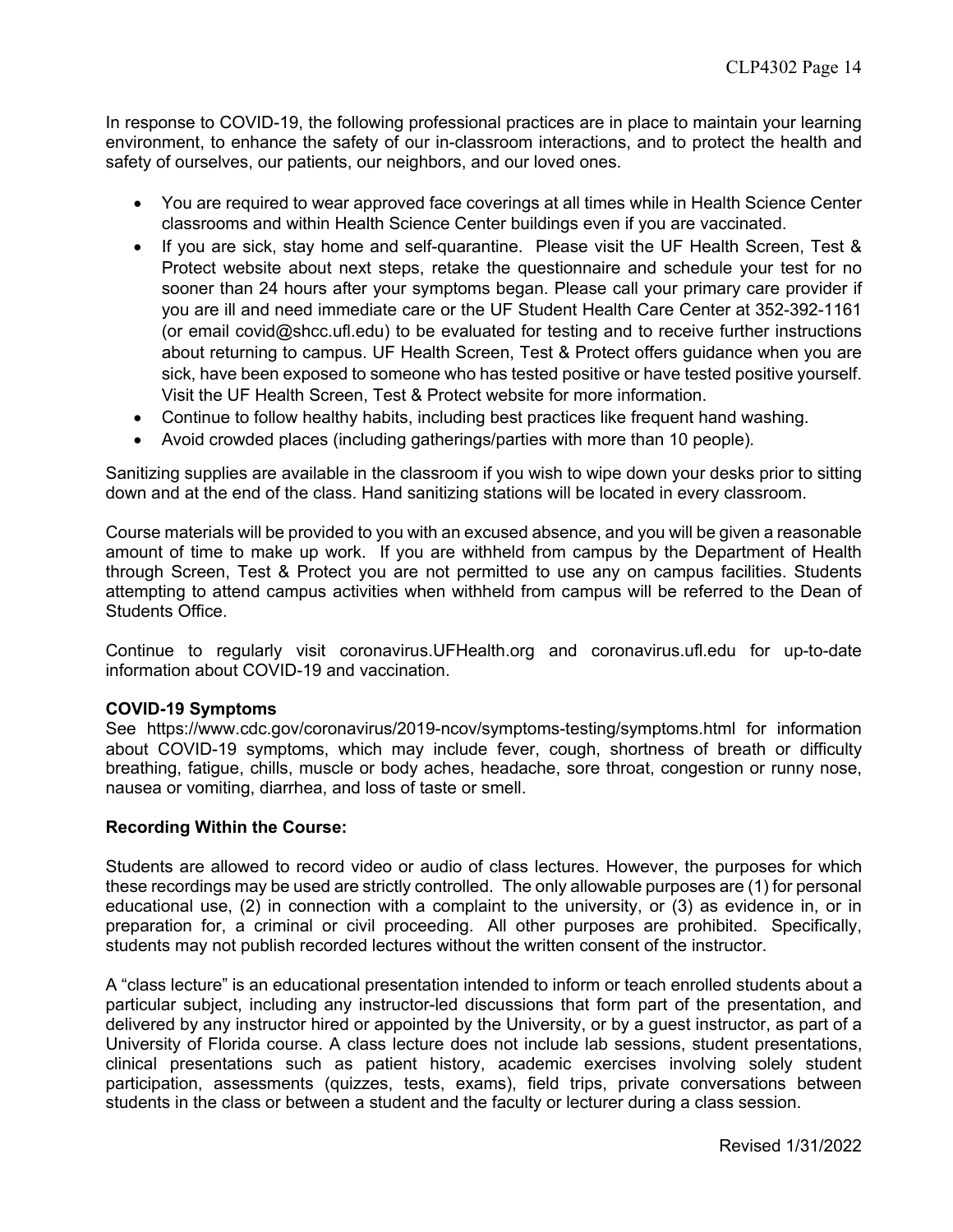Publication without permission of the instructor is prohibited. To "publish" means to share, transmit, circulate, distribute, or provide access to a recording, regardless of format or medium, to another person (or persons), including but not limited to another student within the same class section. Additionally, a recording, or transcript of a recording, is considered published if it is posted on or uploaded to, in whole or in part, any media platform, including but not limited to social media, book, magazine, newspaper, leaflet, or third-party note/tutoring services. A student who publishes a recording without written consent may be subject to a civil cause of action instituted by a person injured by the publication and/or discipline under UF Regulation 4.040 Student Honor Code and Student Conduct Code.

# **STUDENT EXPECTATIONS, ROLES, AND OPPORTUNITIES FOR INPUT**

#### **Expectations Regarding Course Behavior:**

- Please refrain from using electronic devices during class lectures except for taking notes, completing in-class assignments, and quizzes/exams, as it is distracting and inconsiderate of other students and the instructor.
- Additionally, cell phones, recording devices (unless part of an accommodation for learning disabilities), and text messaging are prohibited during class. must be placed on silent or turned off during class. Any use of a cell phone during class (i.e., chatting, texting) will be considered a violation of this policy as it disrupts other students from learning. Students who violate this policy will be asked to leave and will lose 1% of their final grade per violation. Please speak to the instructor prior to the beginning of class if you experience an emergency that requires you to leave the room to take a phone call.
- Please do not arrive late to class or disrupt the class, as it is distracting and inconsiderate of other students and the instructor.
- To the extent permitted by facility rules and restrictions, you may bring food and/or beverages to class as long as it does not interfere with your ability to work and/or participate in class, and as long as it does not interfere with or your classmates' ability to work and participate in class. You will be expected to clean-up after yourself and dispose of all trash before leaving the classroom.

#### **Academic Integrity:**

Students are expected to act in accordance with the University of Florida policy on academic integrity. As a student at the University of Florida, you have committed yourself to uphold the Honor Code, which includes the following pledge:

## "**We, the members of the University of Florida community, pledge to hold ourselves and our peers to the highest standards of honesty and integrity**."

You are expected to exhibit behavior consistent with this commitment to the UF academic community, and on all work submitted for credit at the University of Florida, the following pledge is either required or implied:

#### **"On my honor, I have neither given nor received unauthorized aid in doing this assignment."**

It is your individual responsibility to know and comply with all university policies and procedures regarding academic integrity and the Student Honor Code. Violations of the Honor Code at the University of Florida will not be tolerated. Violations will be reported to the Dean of Students Office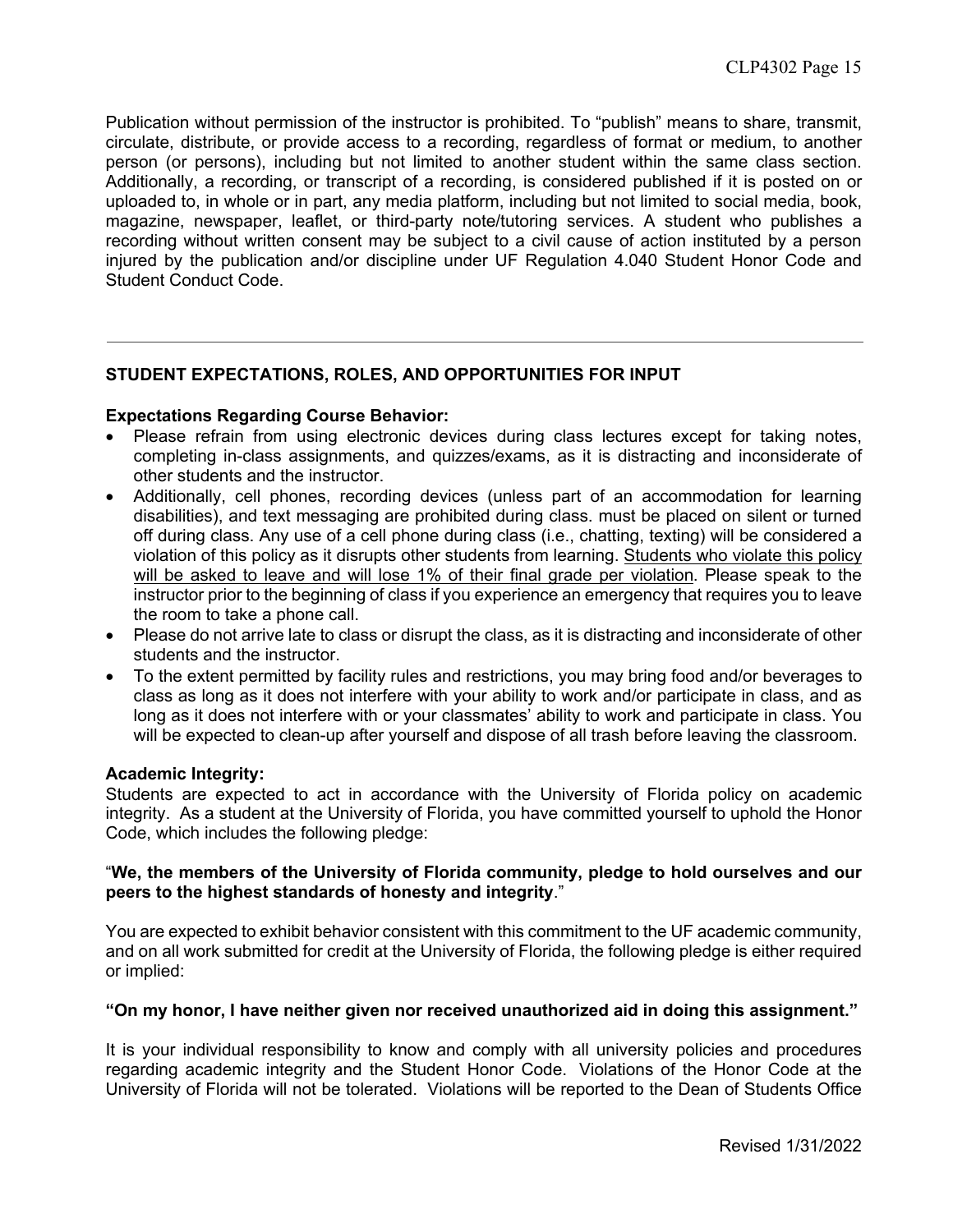for consideration of disciplinary action. For additional information regarding Academic Integrity, please see Student Conduct and Honor Code or the Graduate Student Website for additional details: https://www.dso.ufl.edu/sccr/process/student-conduct-honor-code/ http://gradschool.ufl.edu/students/introduction.html

Please remember cheating, lying, misrepresentation, or plagiarism in any form is unacceptable and inexcusable behavior.

## **Online Faculty Course Evaluation Process**

Students are expected to provide professional and respectful feedback on the quality of instruction in this course by completing course evaluations online via GatorEvals. Guidance on how to give feedback in a professional and respectful manner is available at https://gatorevals.aa.ufl.edu/students/. Students will be notified when the evaluation period opens, and can complete evaluations through the email they receive from GatorEvals, in their Canvas course menu under GatorEvals, or via https://ufl.bluera.com/ufl/. Summaries of course evaluation results are available to students at https://gatorevals.aa.ufl.edu/public-results/.

# **On Campus Face-to-Face**

We will have face-to-face instructional sessions to accomplish the student learning objectives of this course. In response to COVID-19, the following policies and requirements are in place to maintain your learning environment and to enhance the safety of our in-classroom interactions.

- You are required to wear approved face coverings at all times during class and within buildings. Following and enforcing these policies and requirements are all of our responsibility. Failure to do so will lead to a report to the Office of Student Conduct and Conflict Resolution.
- This course has been assigned a physical classroom with enough capacity to maintain physical distancing (6 feet between individuals) requirements. Please utilize designated seats and maintain appropriate spacing between students. Please do not move desks or stations.
- Sanitizing supplies are available in the classroom if you wish to wipe down your desks prior to sitting down and at the end of the class.
- Follow your instructor's guidance on how to enter and exit the classroom. Practice physical distancing to the extent possible when entering and exiting the classroom.
- If you are experiencing COVID-19 symptoms (https://www.cdc.gov/coronavirus/2019 ncov/symptoms-testing/symptoms.html), please use the UF Health screening system (https://coronavirus.ufhealth.org/screen-test-protect/covid-19-exposure-and-symptoms-whodo-i-call-if/) and follow the instructions on whether you are able to attend class.
	- § Course materials will be provided to you with an excused absence, and you will be given a reasonable amount of time to make up work (https://catalog.ufl.edu/UGRD/academic-regulations/attendance-policies/).

## **Online Synchronous Sessions:**

Our class sessions may be audio visually recorded for students in the class to refer back and for enrolled students who are unable to attend live. Students who participate with their camera engaged or utilize a profile image are agreeing to have their video or image recorded. If you are unwilling to consent to have your profile or video image recorded, be sure to keep your camera off and do not use a profile image. Likewise, students who un-mute during class and participate orally are agreeing to have their voices recorded. If you are not willing to consent to have your voice recorded during class, you will need to keep your mute button activated and communicate exclusively using the "chat" feature, which allows students to type questions and comments live. The chat will not be recorded or shared. As in all courses, unauthorized recording and unauthorized sharing of recorded materials is prohibited.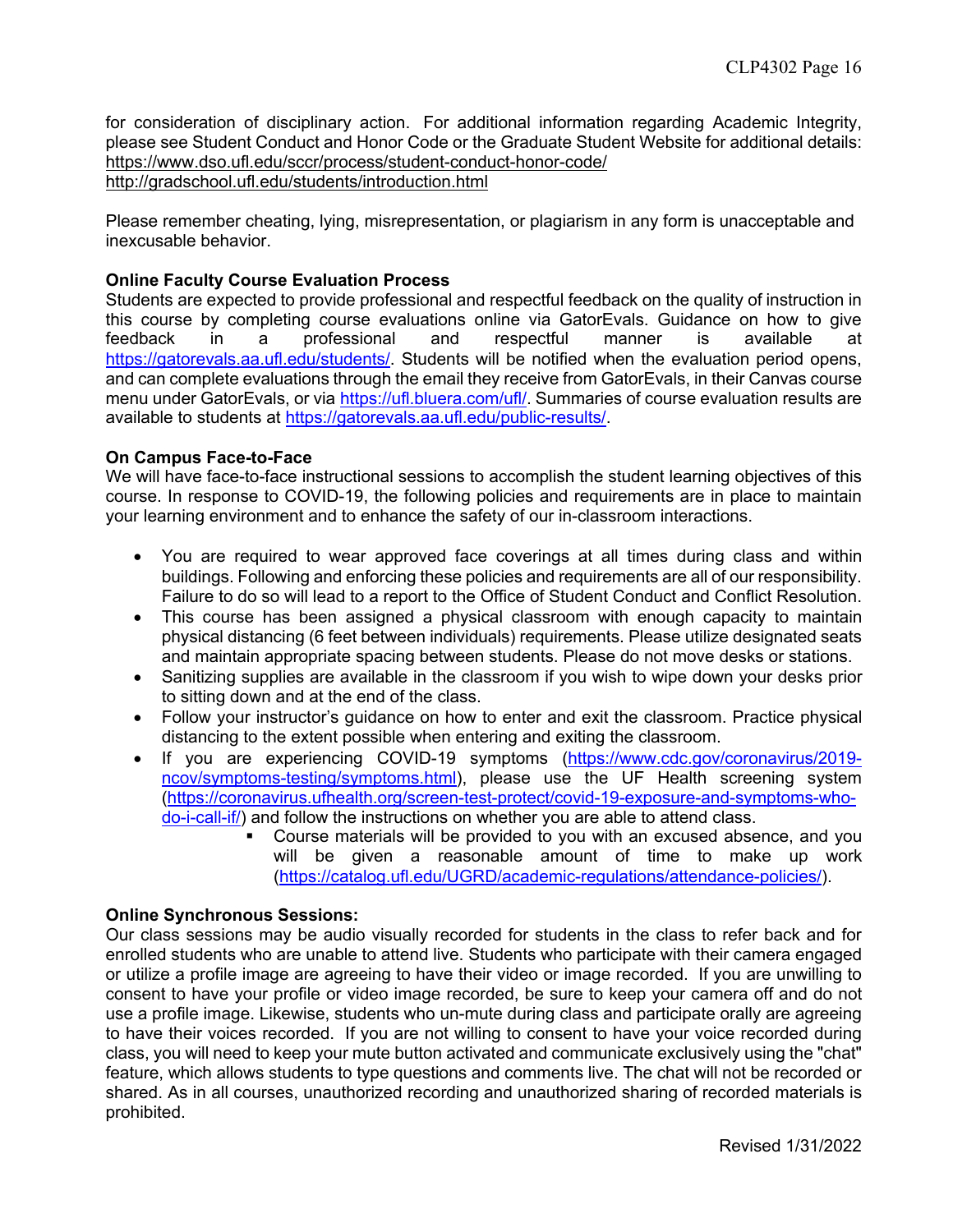# **Policy Related to Guests Attending Class:**

Only registered students are permitted to attend class. However, we recognize that students who are caretakers may face occasional unexpected challenges creating attendance barriers. Therefore, by exception, a department chair or his or her designee (e.g., instructors) may grant a student permission to bring a guest(s) for a total of two class sessions per semester. This is two sessions total across all courses. No further extensions will be granted. Please note that guests are **not** permitted to attend either cadaver or wet labs. Students are responsible for course material regardless of attendance. For additional information, please review the Classroom Guests of Students policy in its entirety. Link to full policy: http://facstaff.phhp.ufl.edu/services/resourceguide/getstarted.htm.

# **SUPPORT SERVICES**

## **Accommodations for Students with Disabilities:**

If you require classroom accommodation because of a disability, it is strongly recommended you register with the Dean of Students Office http://www.dso.ufl.edu within the first week of class or as soon as you believe you might be eligible for accommodations. The Dean of Students Office will provide documentation of accommodations to you, which you must then give to me as the instructor of the course to receive accommodations. Please do this as soon as possible after you receive the letter. Students with disabilities should follow this procedure as early as possible in the semester. The College is committed to providing reasonable accommodations to assist students in their coursework.

#### **Counseling and Student Health**

Students sometimes experience stress from academic expectations and/or personal and interpersonal issues that may interfere with their academic performance. If you find yourself facing issues that have the potential to or are already negatively affecting your coursework, you are encouraged to talk with an instructor and/or seek help through University resources available to you.

- The **Counseling and Wellness Center** 352-392-1575 offers a variety of support services such as psychological assessment and intervention and assistance for math and test anxiety. Visit their web site for more information: http://www.counseling.ufl.edu. On line and in person assistance is available.
- **U Matter We Care** website: http://www.umatter.ufl.edu/. If you are feeling overwhelmed or stressed, you can reach out for help through the You Matter We Care website, which is staffed by Dean of Students and Counseling Center personnel.
- The **Student Health Care Center** at Shands is a satellite clinic of the main Student Health Care Center located on Fletcher Drive on campus. Student Health at Shands offers a variety of clinical services. The clinic is located on the second floor of the Dental Tower in the Health Science Center. For more information, contact the clinic at 392-0627 or check out the web site at: https://shcc.ufl.edu/.
- **Crisis intervention** is always available 24/7 from: Alachua County Crisis Center: (352) 264- 6789 http://www.alachuacounty.us/DEPTS/CSS/CRISISCENTER/Pages/CrisisCenter.aspx
- **University Police Department**: Visit UF Police Department website or call 352-392-1111 (or 9-1-1 for emergencies).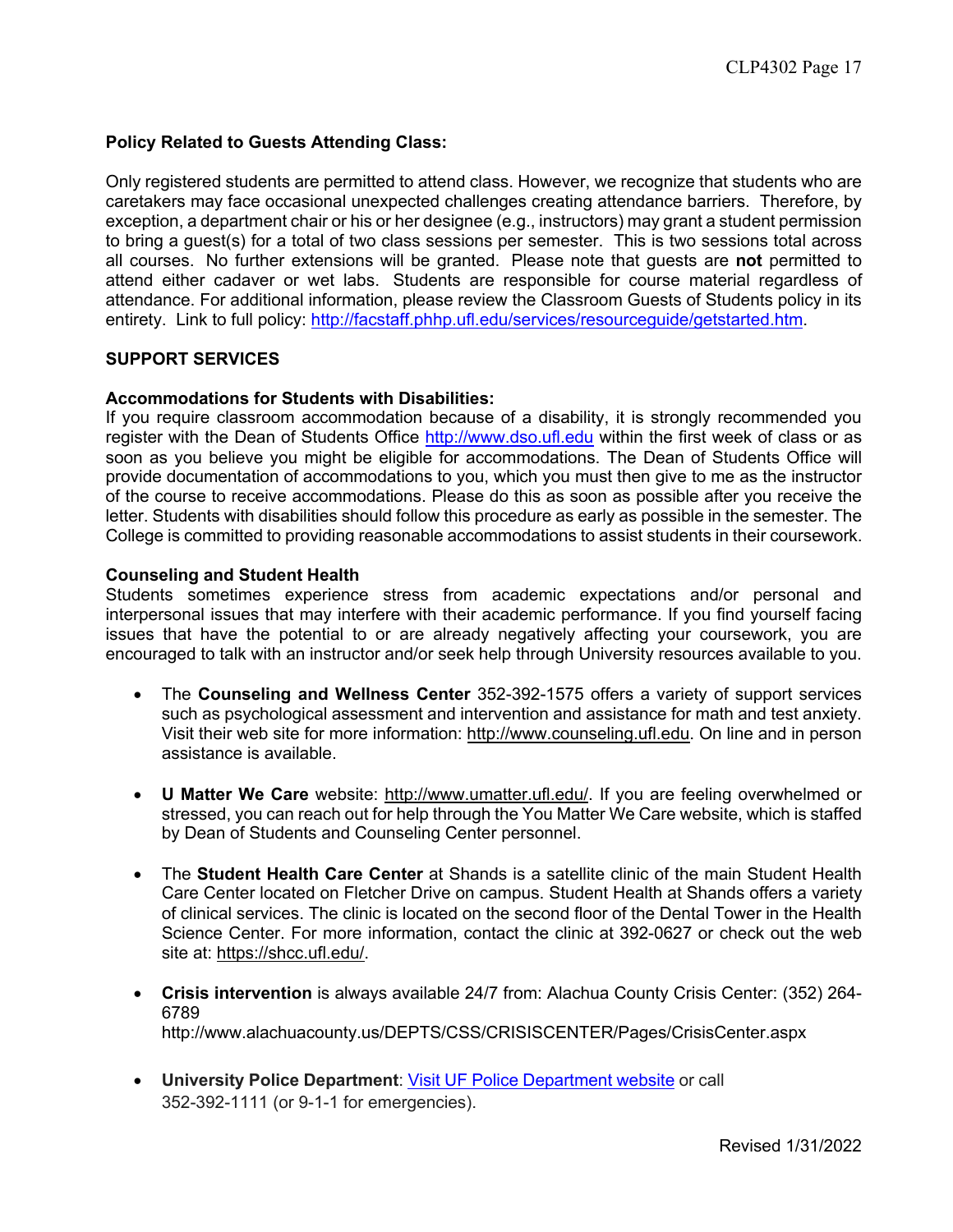• **UF Health Shands Emergency Room / Trauma Center:** For immediate medical care call 352-733-0111 or go to the emergency room at 1515 SW Archer Road, Gainesville, FL 32608; Visit the UF Health Emergency Room and Trauma Center website.

Do not wait until you reach a crisis to come in and talk with us. We have helped many students through stressful situations impacting their academic performance. You are not alone so do not be afraid to ask for assistance.

# **Additional Academic Resources**

**Career Connections Center:** Reitz Union Suite 1300, 352-392-1601. Career assistance and counseling services.

**Library Support: Various ways to receive assistance with respect to using the libraries or finding resources.**

**Teaching Center: Broward Hall, 352-392-2010 or to make an appointment 352- 392-6420. General study skills and tutoring.** 

**Writing Studio***:* **2215 Turlington Hall***,* **352-846-1138. Help brainstorming, formatting, and writing papers.**

**Student Complaints On-Campus:** Visit the Student Honor Code and Student Conduct Code webpage for more information.

**On-Line Students Complaints:** View the Distance Learning Student Complaint Process.

• **E-learning technical support**: Contact the UF Computing Help Desk at 352-392-4357 or via e-mail at helpdesk@ufl.edu.

• Career Connections Center: Reitz Union Suite 1300, 352-392-1601. Career assistance and counseling services.

• **Library Support**: Various ways to receive assistance with respect to using the libraries or finding resources.

• **Teaching Center**: Broward Hall, 352-392-2010 or to make an appointment 352- 392-6420. General study skills and tutoring.

• **Writing Studio**: 2215 Turlington Hall, 352-846-1138. Help brainstorming, formatting, and writing papers.

• **Student Complaints On-Campus:** Visit the Student Honor Code and Student Conduct Code webpage for more information.

• **On-Line Students Complaints:** View the Distance Learning Student Complaint Process.

## **Inclusive Learning Environment:**

Public health and health professions are based on the belief in human dignity and on respect for the individual. As we share our personal beliefs inside or outside of the classroom, it is always with the